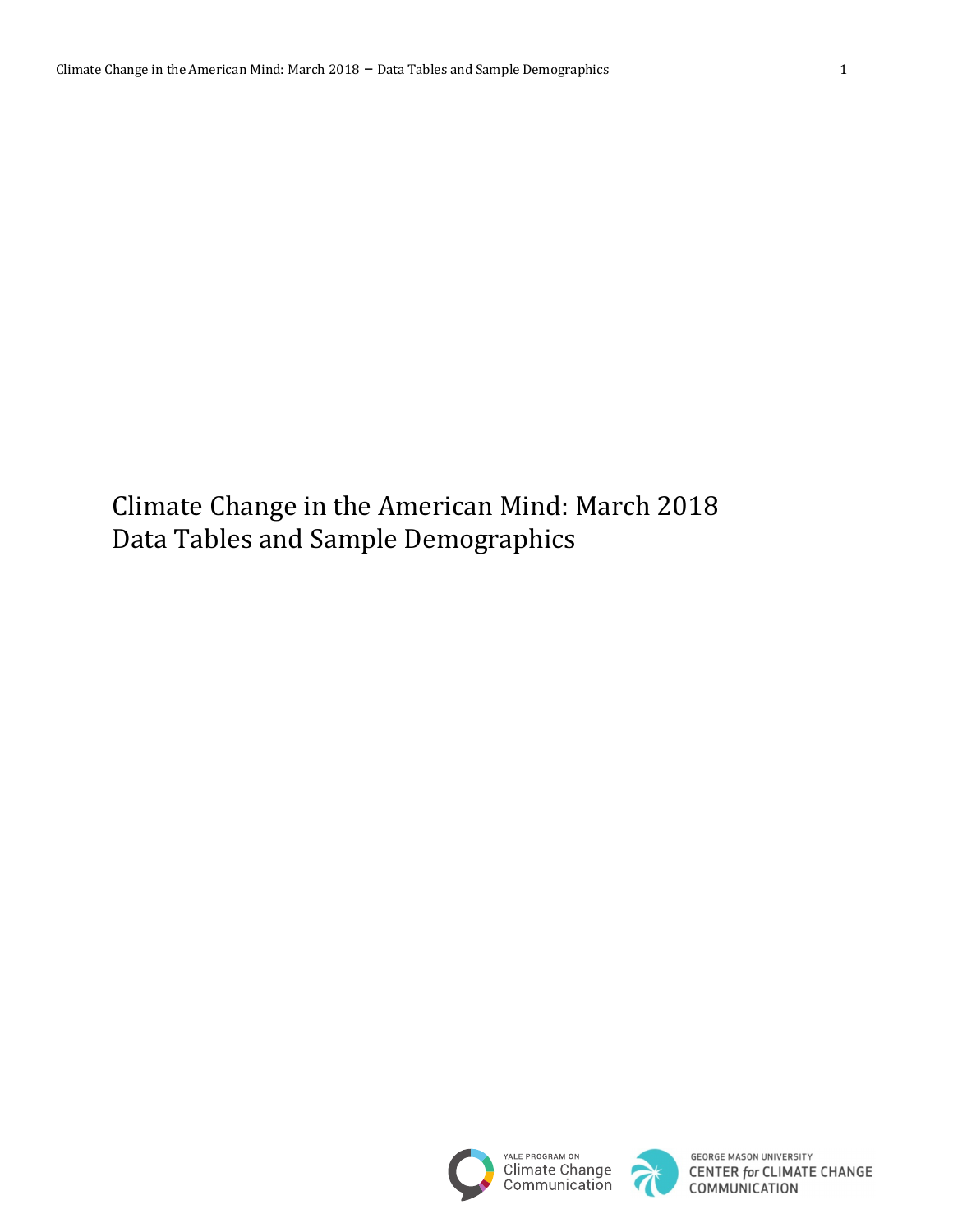# **Appendix I: Data Tables & Sample Demographics**

#### **(Base: Americans 18+)**

Recently, you may have noticed that *global warming* has been getting some attention in the news. Global warming refers to the idea that the world's average temperature has been increasing over the past 150 years, may be increasing more in the future, and that the world's climate may change as a result.

|                      | March<br>2018 | Oct<br>2017   | May<br>2017 | Nov<br>2016 | March<br>2016 | 0 <sub>ct</sub><br>2015 | March<br>2015 | Oct<br>2014   | April<br>2014 | Nov<br>2013 | April<br>2013 | Sept<br>2012  | March<br>2012 | Nov<br>2011 | May<br>2011 | June<br>2010                                                                                                                                         | Jan<br>2010 | Nov<br>2008 |
|----------------------|---------------|---------------|-------------|-------------|---------------|-------------------------|---------------|---------------|---------------|-------------|---------------|---------------|---------------|-------------|-------------|------------------------------------------------------------------------------------------------------------------------------------------------------|-------------|-------------|
| (Unweighted<br>base) |               |               |             |             |               |                         |               |               |               |             |               |               |               |             |             | $[(1,278)](1,304)[(1,266)](1,226)[(1,204)](1,330)](1,263)[(1,275)](1,013)]$ (830) $[(1,045)](1,061)[(1,008)](1,000)](1,010)](1,024)[(1,001)](2,164)$ |             |             |
|                      | $\%$          | $\frac{0}{0}$ | $\%$        | $\%$        | $\frac{0}{0}$ | $\frac{0}{0}$           | $\%$          | $\frac{0}{0}$ | $\%$          | $\%$        | $\%$          | $\frac{0}{0}$ | $\frac{0}{0}$ | $\%$        | $\%$        | $\frac{0}{0}$                                                                                                                                        | $\%$        | $\%$        |
| Yes                  | 70            | 71            | 70          | 70          | 70            | 67                      | 63            | 66            | 64            | 62          | 63            | 70            | 66            | 62          | 63          | 61                                                                                                                                                   | 57          | 71          |
| No                   | 14            | 13            | 13          | 13          | 11            | 15                      | 18            | 16            | 19            | 23          | 16            | 12            | 14            | 16          | 18          | 18                                                                                                                                                   | 20          | 10          |
| Don't know           | 16            | 15            | 16          | 17          | 18            | 18                      | 19            | 18            | 17            | 14          | 20            | 18            | 20            | 20          | 18          | 21                                                                                                                                                   | 23          | 19          |

What do you think: Do you think that global warming is happening?

### **(Base: Americans 18+ who say global warming is happening)** How sure are you that global warming is happening?

|                      | March<br>2018 | Oct<br>2017 | May<br>2017 | Nov<br>2016 | March<br>2016 | Oct<br>2015 | March<br>2015 | 0 <sub>ct</sub><br>2014 | April<br>2014 | Nov<br>2013 | April<br>2013 | Sept<br>2012 | March<br>2012 | Nov<br>2011 | May<br>2011 | June<br>2010  | Jan<br>2010 | Nov<br>2008   |
|----------------------|---------------|-------------|-------------|-------------|---------------|-------------|---------------|-------------------------|---------------|-------------|---------------|--------------|---------------|-------------|-------------|---------------|-------------|---------------|
| (Unweighted<br>base) | (900)         | (927)       | (889)       | (859)       | (855)         | (899)       | (793)         | (815)                   | (649)         | (521)       | (674)         | (722)        | (658)         | (619)       | (614)       | (622)         | (558)       | (1,745)       |
|                      | $\frac{0}{0}$ | $\%$        | $\%$        | $\%$        | $\%$          | $\%$        | $\%$          | $\frac{0}{0}$           | $\%$          | $\%$        | $\%$          | $\%$         | $\%$          | $\%$        | $\%$        | $\frac{0}{0}$ | $\%$        | $\frac{0}{0}$ |
| Extremely<br>sure    | 41            | 34          | 31          | 35          | 30            | 28          | 27            | 24                      | 30            | 27          | 27            | 27           | 19            | 22          | 21          | 20            | 24          | 35            |
| Very sure            | 29            | 32          | 34          | 30          | 31            | 32          | 32            | 35                      | 32            | 31          | 33            | 30           | 34            | 35          | 33          | 36            | 35          | 37            |
| Somewhat<br>sure     | 27            | 32          | 33          | 32          | 34            | 37          | 38            | 38                      | 33            | 39          | 37            | 40           | 42            | 39          | 40          | 40            | 37          | 24            |
| Not at all<br>sure   | 3             | 2           | 2           | 4           | 4             | 3           | 3             | 4                       | 5             | 3           | 4             | 3            | 5             | 5           | 6           | 3             | 5           | 4             |



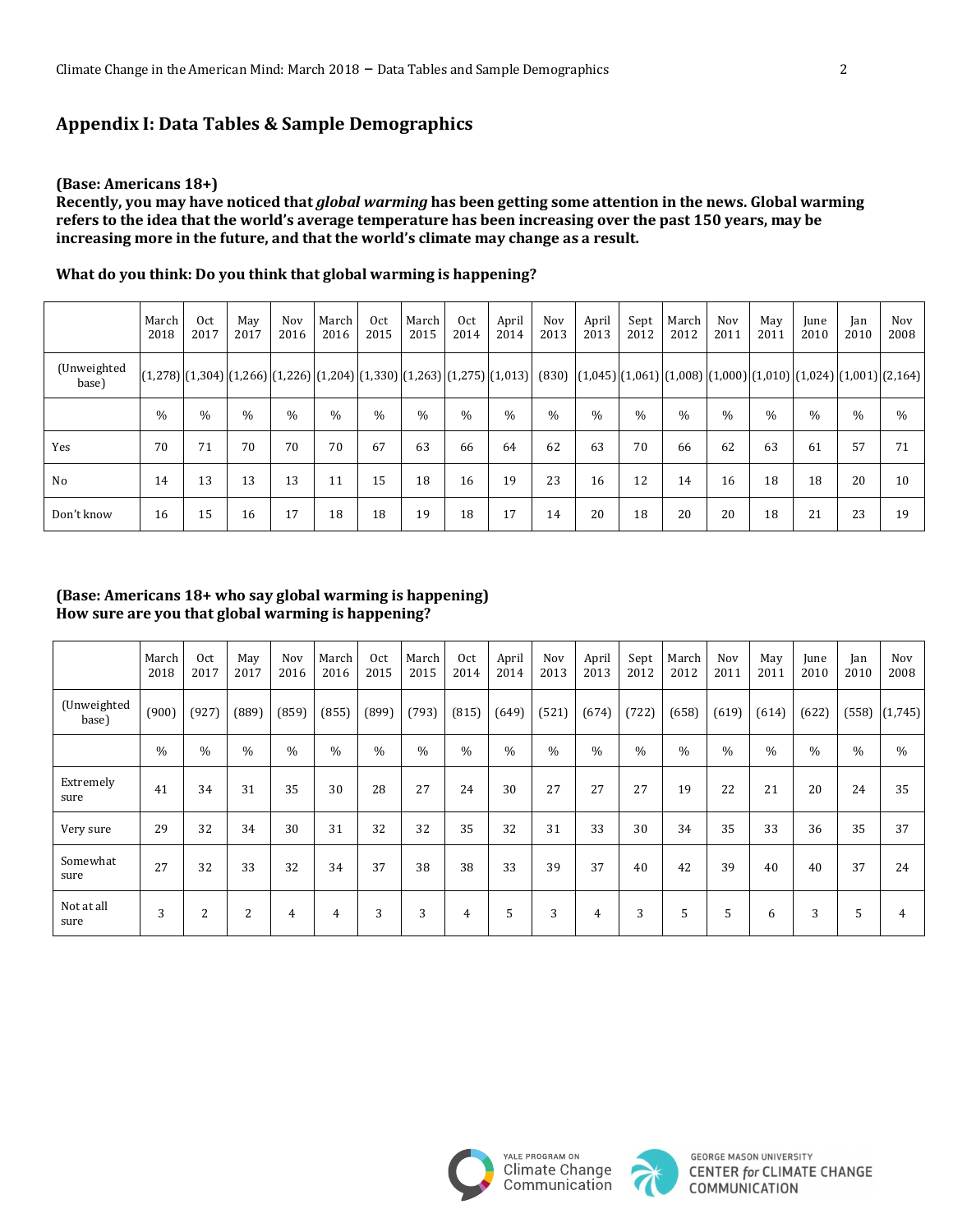|                      | March<br>2018 | Oct<br>2017   | May<br>2017 | Nov<br>2016   | March<br>2016 | Oct<br>2015 | March<br>2015 | Oct<br>2014 | April<br>2014 | Nov<br>2013 | April<br>2013 | Sept<br>2012 | March<br>2012 | Nov<br>2011 | May<br>2011 | June<br>2010   | Jan<br>2010 | Nov<br>2008 |
|----------------------|---------------|---------------|-------------|---------------|---------------|-------------|---------------|-------------|---------------|-------------|---------------|--------------|---------------|-------------|-------------|----------------|-------------|-------------|
| (Unweighted<br>base) | (179)         | (178)         | (169)       | (155)         | (144)         | (215)       | (251)         | (228)       | (196)         | (179)       | (164)         | (160)        | (156)         | (175)       | (188)       | (199)          | (227)       | (301)       |
|                      | $\frac{0}{0}$ | $\frac{0}{0}$ | $\%$        | $\frac{0}{0}$ | $\%$          | $\%$        | $\%$          | $\%$        | $\frac{0}{0}$ | $\%$        | $\frac{0}{0}$ | $\%$         | $\%$          | $\%$        | $\%$        | $\%$           | $\%$        | $\%$        |
| Extremely<br>sure    | 15            | 19            | 26          | 24            | 20            | 21          | 21            | 23          | 15            | 20          | 18            | 15           | 15            | 21          | 21          | 20             | 28          | 26          |
| Very sure            | 39            | 33            | 26          | 29            | 37            | 32          | 31            | 30          | 26            | 35          | 28            | 27           | 41            | 37          | 30          | 31             | 31          | 28          |
| Somewhat<br>sure     | 34            | 39            | 41          | 39            | 34            | 36          | 37            | 35          | 47            | 36          | 42            | 45           | 35            | 37          | 38          | 44             | 34          | 38          |
| Not at all sure      | 12            | 9             | 7           | 8             | 9             | 12          | 11            | 11          | 12            | 9           | 12            | 13           | 8             | 5           | 11          | $\overline{4}$ | 7           | 8           |

### **(Base: Americans 18+ who say global warming is not happening)** How sure are you that global warming is not happening?

# **(Base: Americans 18+)**

# Assuming global warming is happening, do you think it is...

|                                                                                          | March<br>2018  | 0 <sub>ct</sub><br>2017 | May<br>2017   | Nov<br>2016    | March<br>2016   | 0 <sub>ct</sub><br>2015 | March<br>2015  | 0 <sub>ct</sub><br>2014 | April<br>2014                                                                                                                                                                                     | Nov<br>2013   | April<br>2013  | Sept<br>2012   | March<br>2012 | Nov<br>2011 | May<br>2011    | June<br>2010   | Jan<br>2010   | Nov<br>2008    |
|------------------------------------------------------------------------------------------|----------------|-------------------------|---------------|----------------|-----------------|-------------------------|----------------|-------------------------|---------------------------------------------------------------------------------------------------------------------------------------------------------------------------------------------------|---------------|----------------|----------------|---------------|-------------|----------------|----------------|---------------|----------------|
| (Unweighted<br>base)                                                                     |                |                         |               |                |                 |                         |                |                         | $(1,278)$ $[(1,304)$ $[(1,266)$ $[(1,226)$ $[(1,204)$ $[(1,330)$ $[(1,263)$ $[(1,275)$ $[(1,013)$ $(830)$ $[(1,045)$ $[(1,061)$ $[(1,008)$ $[(1,000)$ $[(1,010)$ $[(1,024)$ $[(1,001)$ $[(2,164)$ |               |                |                |               |             |                |                |               |                |
|                                                                                          | $\frac{0}{0}$  | $\frac{0}{0}$           | $\frac{0}{0}$ | $\%$           | $\frac{0}{0}$   | $\frac{0}{0}$           | $\frac{0}{0}$  | $\frac{0}{0}$           | $\frac{0}{0}$                                                                                                                                                                                     | $\frac{0}{0}$ | $\%$           | $\frac{0}{0}$  | $\frac{0}{0}$ | $\%$        | $\frac{0}{0}$  | $\frac{0}{0}$  | $\frac{0}{0}$ | $\frac{0}{0}$  |
| Caused mostly<br>by human<br>activities                                                  | 58             | 54                      | 58            | 55             | 54              | 53                      | 52             | 51                      | 52                                                                                                                                                                                                | 47            | 49             | 54             | 46            | 49          | 47             | 50             | 46            | 57             |
| Caused mostly<br>by natural<br>changes in the<br>environment                             | 28             | 33                      | 30            | 30             | 34              | 33                      | 32             | 33                      | 33                                                                                                                                                                                                | 36            | 33             | 32             | 37            | 32          | 35             | 34             | 35            | 32             |
| Neither<br>because global<br>warming isn't<br>happening                                  | $\overline{7}$ | 6                       | 6             | 8              | $\overline{7}$  | 8                       | 10             | 9                       | 8                                                                                                                                                                                                 | 8             | 8              | $\overline{7}$ | 5             | 8           | 8              | 6              | 9             | $\overline{4}$ |
| Other (please<br>specify),<br>caused by<br>human<br>activities and<br>natural<br>changes | 5              | 6                       | 6             | $\overline{5}$ | $5\overline{5}$ | 5                       | 5              | 6                       | 5                                                                                                                                                                                                 | 9             | $\overline{7}$ | 5              | 9             | 6           | $\overline{7}$ | $\overline{7}$ | 6             | 5              |
| Other (please<br>specify),<br>unclassified                                               | $\mathbf{1}$   | $\mathbf{1}$            | $\mathbf{1}$  | $\mathbf{1}$   | $\mathbf{1}$    | $\mathbf{1}$            | $\overline{2}$ | $\mathbf{1}$            | $\mathbf{1}$                                                                                                                                                                                      | 3             | 2              | $\mathbf{1}$   | 2             | 2           | $\mathbf{1}$   | $\mathbf{1}$   | $\mathbf{1}$  | $\mathbf{1}$   |



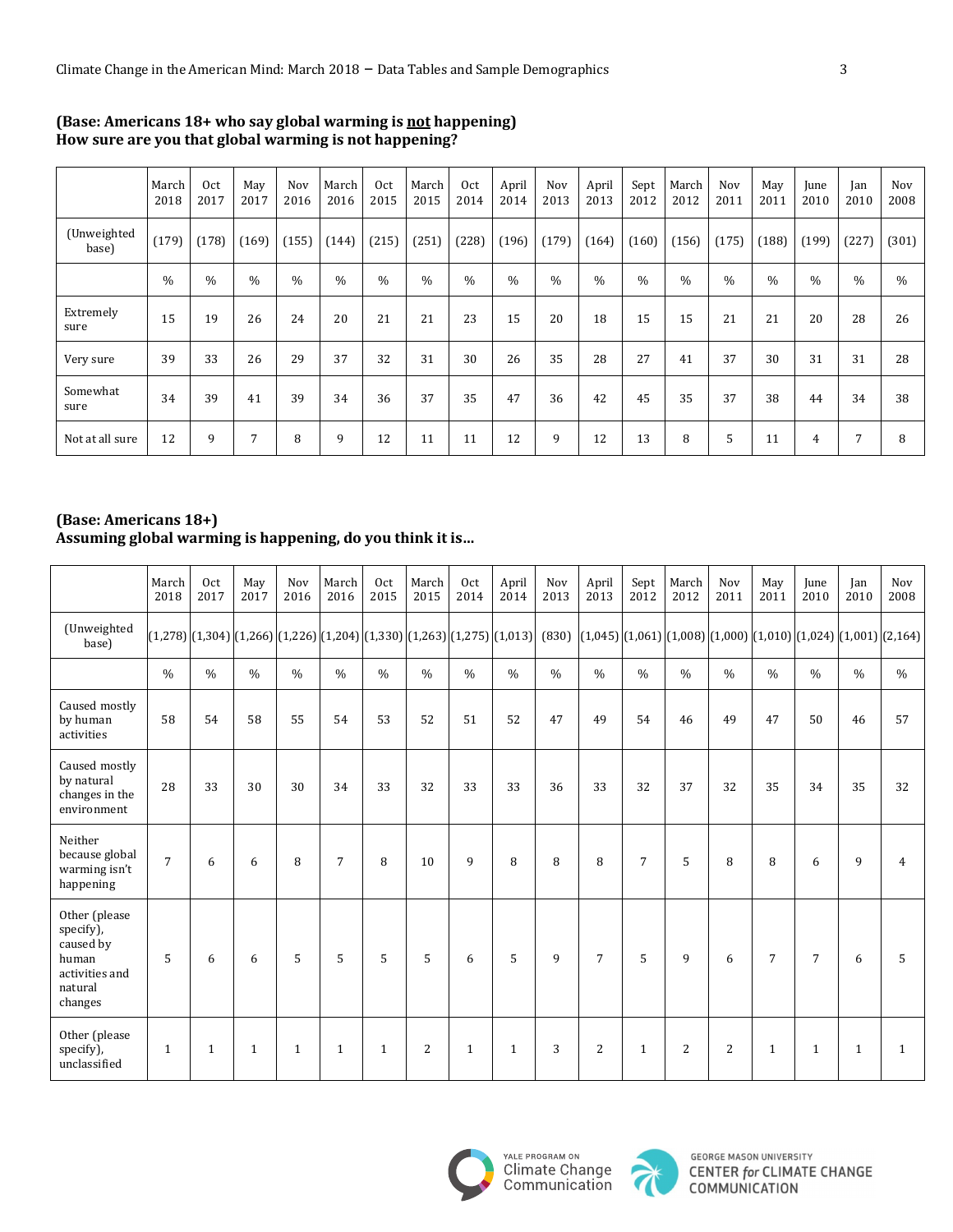To the best of your knowledge, what percentage of climate scientists think that human-caused global warming is happening? Please click on the slider bar below to indicate your answer. You can slide the indicator to the position that best describes your opinion. If the indicator does not work, you can enter a number in the number box.

|                                       | March<br>2018  | Oct<br>2017  | May<br>2017     | Nov<br>2016    | March<br>2016  | Oct<br>2015    | March<br>2015  | Oct<br>2014     |
|---------------------------------------|----------------|--------------|-----------------|----------------|----------------|----------------|----------------|-----------------|
| (Unweighted base)                     | (1, 278)       | (1, 304)     | (1,266)         | (1,226)        | (1, 204)       | (1, 330)       | (1, 263)       | (1, 275)        |
|                                       | $\frac{0}{0}$  | $\%$         | $\%$            | $\frac{0}{0}$  | $\%$           | $\%$           | $\%$           | $\%$            |
| 0% - 10%                              | $\mathbf{1}$   | $\mathbf{1}$ | $\overline{2}$  | $\overline{2}$ | $\mathbf{1}$   | 2              | $\mathbf{1}$   | $\mathbf{1}$    |
| 11% - 20%                             | $\mathbf{1}$   | $\mathbf{1}$ | $\mathbf{1}$    | $\mathbf{1}$   | $\mathbf{1}$   | $\overline{c}$ | $\mathbf{1}$   | $\mathbf{1}$    |
| 21% - 30%                             | $\overline{4}$ | 5            | $\overline{4}$  | $\overline{7}$ | $\overline{4}$ | $\overline{4}$ | $\overline{4}$ | $\overline{4}$  |
| 31% - 40%                             | $\mathbf{1}$   | 3            | 3               | $\mathbf{3}$   | 2              | 2              | 2              | $\overline{2}$  |
| 41% - 50%                             | 10             | 13           | 13              | 13             | 13             | 12             | 14             | 15              |
| 51% - 60%                             | $\overline{4}$ | 5            | $7\overline{ }$ | 6              | 6              | 5              | 6              | $7\overline{ }$ |
| $61\%$ - $70\%$                       | 5              | 5            | 6               | $\overline{7}$ | 8              | 6              | 8              | $\overline{7}$  |
| 71% - 80%                             | 15             | 17           | 14              | 17             | 15             | 18             | 15             | 17              |
| 81% - 90%                             | 10             | 10           | 10              | 9              | 8              | 10             | 8              | $7\overline{ }$ |
| 91% - 100%                            | 15             | 15           | 13              | 15             | 11             | 12             | 9              | 9               |
| Don't know enough to say              | 34             | 24           | 28              | 21             | 32             | 27             | 31             | 30              |
| Of those who provided an<br>estimate: |                |              |                 |                |                |                |                |                 |
| Mean                                  | 71             | 68           | 67              | 66             | 67             | 67             | 64             | 65              |
| Median                                | 75             | 75           | 73              | 74             | 71             | 74             | 68             | 67              |



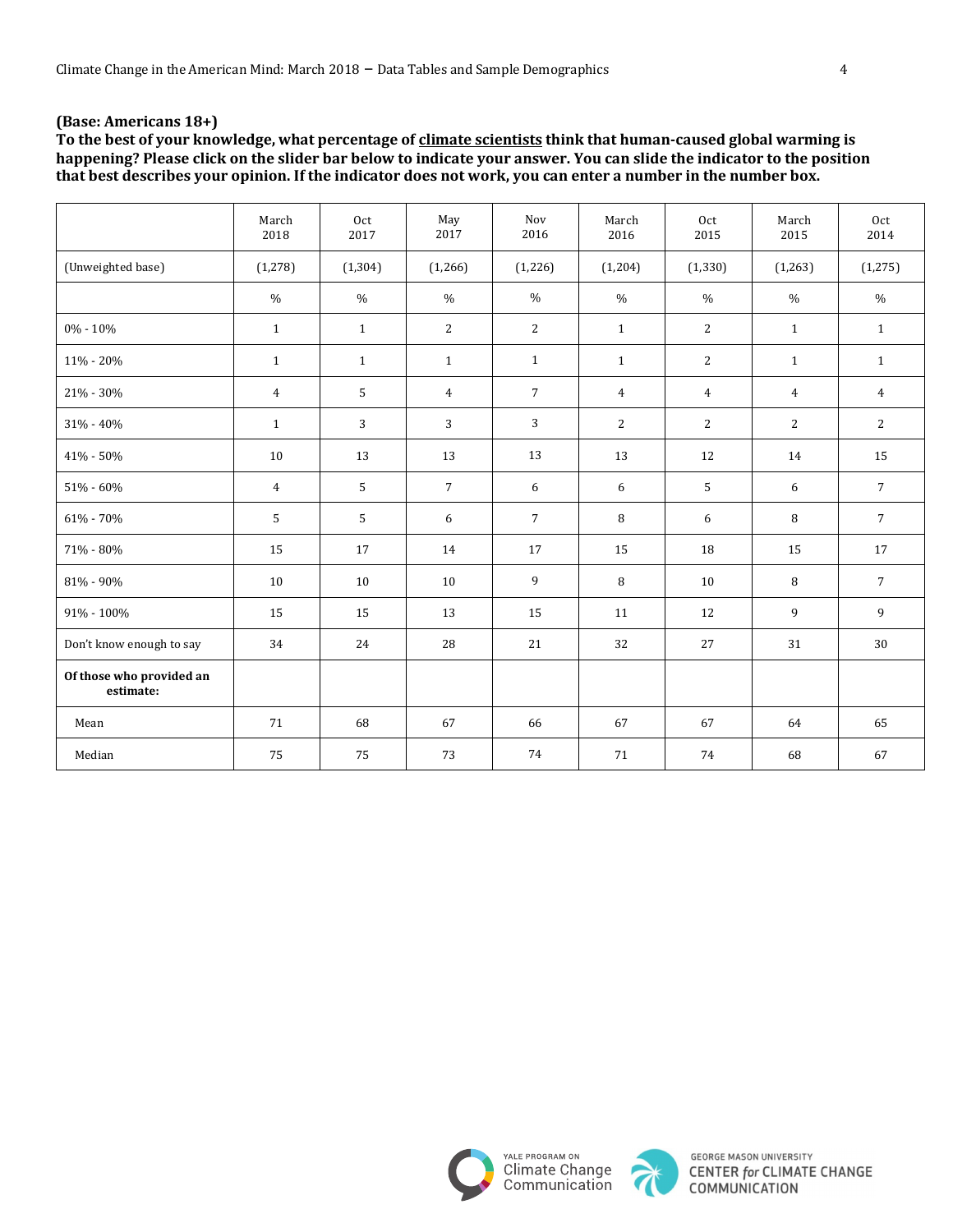|                       | March<br>2018 | Oct<br>2017   | May<br>2017   | Nov<br>2016 | March<br>2016 | Oct<br>2015   | March<br>2015 | Oct<br>2014 | April<br>2014 | Nov<br>2013 | April<br>2013                                                                                                                                                                                                                                                                                                                                                                                                                          | Sept<br>2012  | March<br>2012 | Nov<br>2011   | May<br>2011   | June<br>2010 | Jan<br>2010   | Nov<br>2008 |
|-----------------------|---------------|---------------|---------------|-------------|---------------|---------------|---------------|-------------|---------------|-------------|----------------------------------------------------------------------------------------------------------------------------------------------------------------------------------------------------------------------------------------------------------------------------------------------------------------------------------------------------------------------------------------------------------------------------------------|---------------|---------------|---------------|---------------|--------------|---------------|-------------|
| (Unweighted<br>base)  |               |               |               |             |               |               |               |             |               |             | $\left[(1,278)\right]\left[(1,304)\right]\left[(1,266)\right]\left(1,226\right)\left[(1,204)\right]\left(1,330\right)\left[(1,263)\right]\left(1,013\right)\left[ \left(30\right)\left[\left(1,045\right)\right]\left(1,061\right)\left[(1,008)\right]\left(1,010\right)\left[(1,010)\right]\left(1,024\right)\left[(1,064)\right]\left(1,000\right)\left[1,010\right]\left(1,010\right)\left(1,011\right)\left(1,011\right)\left(1,0$ |               |               |               |               |              |               |             |
|                       | $\frac{0}{0}$ | $\frac{0}{0}$ | $\frac{0}{0}$ | $\%$        | $\frac{0}{0}$ | $\frac{0}{0}$ | $\%$          | $\%$        | $\frac{0}{0}$ | $\%$        | $\frac{0}{0}$                                                                                                                                                                                                                                                                                                                                                                                                                          | $\frac{0}{0}$ | $\frac{0}{0}$ | $\frac{0}{0}$ | $\frac{0}{0}$ | $\%$         | $\frac{0}{0}$ | $\%$        |
| Very<br>worried       | 21            | 22            | 17            | 19          | 16            | 16            | 11            | 11          | 15            | 15          | 14                                                                                                                                                                                                                                                                                                                                                                                                                                     | 16            | 11            | 12            | 9             | 12           | 11            | 16          |
| Somewhat<br>worried   | 41            | 42            | 39            | 42          | 42            | 41            | 41            | 45          | 41            | 38          | 37                                                                                                                                                                                                                                                                                                                                                                                                                                     | 42            | 42            | 41            | 42            | 41           | 37            | 46          |
| Not very<br>worried   | 22            | 23            | 27            | 24          | 25            | 27            | 29            | 25          | 27            | 25          | 30                                                                                                                                                                                                                                                                                                                                                                                                                                     | 25            | 30            | 30            | 28            | 30           | 27            | 24          |
| Not at all<br>worried | 16            | 14            | 17            | 15          | 18            | 16            | 19            | 18          | 18            | 20          | 19                                                                                                                                                                                                                                                                                                                                                                                                                                     | 17            | 16            | 15            | 20            | 18           | 22            | 13          |

#### **(Base: Americans 18+)** How worried are you about global warming?

# **(Base: Americans 18+)**

### How strongly do you feel each of the following emotions when you think about the issue of global warming?

#### **Interested**

|                   | March<br>2018 | 0ct<br>2017   | Nov<br>2016 | March<br>2016 | 0ct<br>2015 | Global<br>Warming is<br>Happening,<br>March 2018 Happening, Happening, | Don't Know<br>if Global<br>Warming is | Global<br>Warming is<br><b>Not</b><br>March 2018 March 2018 |
|-------------------|---------------|---------------|-------------|---------------|-------------|------------------------------------------------------------------------|---------------------------------------|-------------------------------------------------------------|
| (Unweighted base) | (1,278)       | (1, 304)      | (1, 226)    | (1,204)       | (1, 330)    | (900)                                                                  | (199)                                 | (179)                                                       |
|                   | $\frac{0}{0}$ | $\frac{0}{0}$ | $\%$        | $\%$          | $\%$        | $\frac{0}{0}$                                                          | $\frac{0}{0}$                         | $\%$                                                        |
| Very              | 19            | 24            | 23          | 22            | 23          | 27                                                                     | 2                                     | 3                                                           |
| Moderately        | 42            | 43            | 43          | 45            | 43          | 52                                                                     | 22                                    | 18                                                          |
| Not very          | 20            | 20            | 15          | 16            | 19          | 13                                                                     | 40                                    | 34                                                          |
| Not at all        | 15            | 12            | 18          | 16            | 14          | 7                                                                      | 28                                    | 44                                                          |



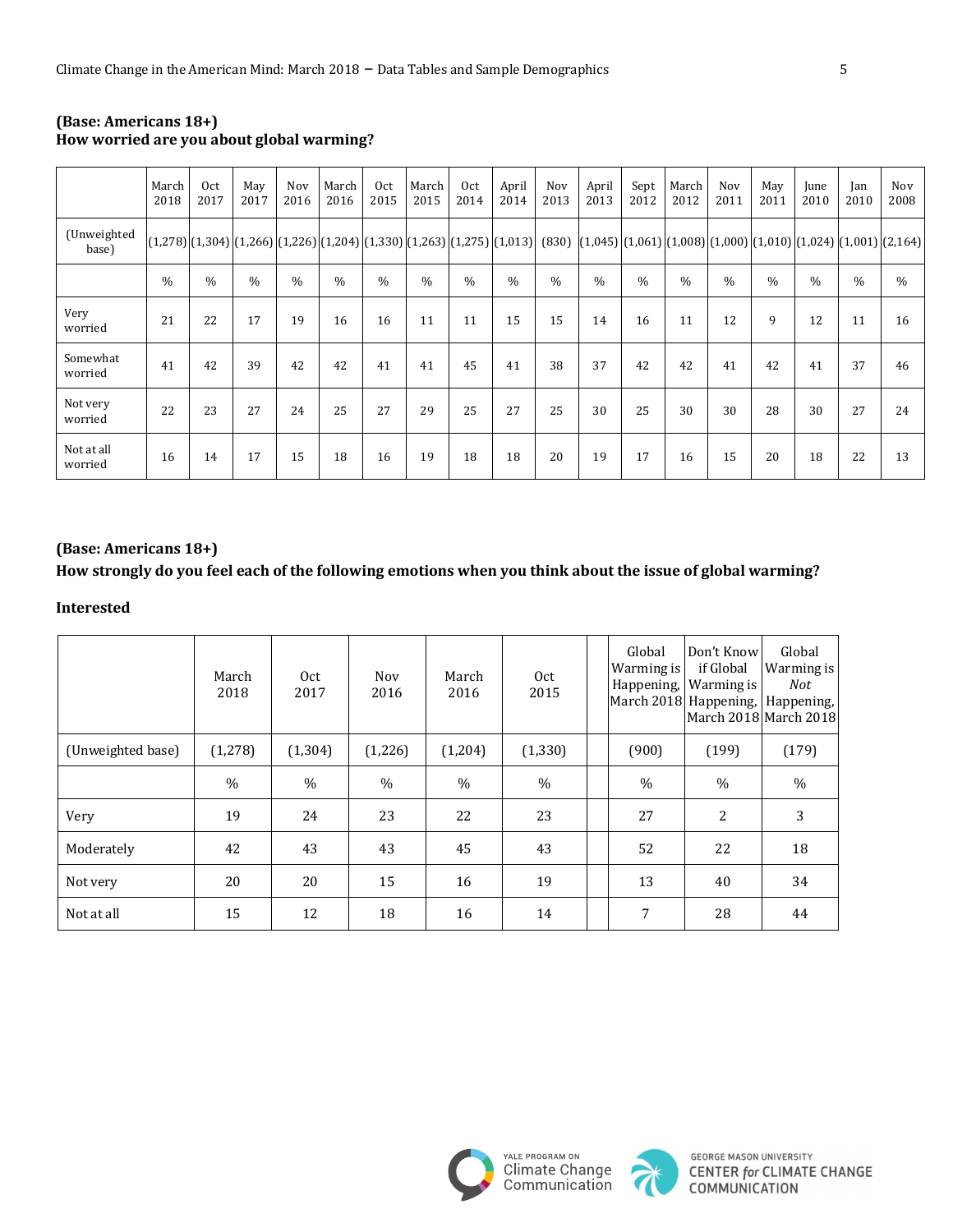# How strongly do you feel each of the following emotions when you think about the issue of global warming? (Cont'd.)

## **Disgusted**

|                   | March<br>2018 | Oct<br>2017   | <b>Nov</b><br>2016 | March<br>2016 | Global<br>Warming is<br>Happening,<br>March 2018 | Don't Know<br>if Global<br>Warming is<br>Happening, | Global<br>Warming is<br>Not<br>Happening,<br>March 2018 March 2018 |
|-------------------|---------------|---------------|--------------------|---------------|--------------------------------------------------|-----------------------------------------------------|--------------------------------------------------------------------|
| (Unweighted base) | (1,278)       | (1, 304)      | (1,226)            | (1,204)       | (900)                                            | (199)                                               | (179)                                                              |
|                   | $\%$          | $\frac{0}{0}$ | $\%$               | $\frac{0}{0}$ | $\frac{0}{0}$                                    | $\frac{0}{0}$                                       | $\frac{0}{0}$                                                      |
| Very              | 14            | 22            | 15                 | 14            | 18                                               | 3                                                   | 6                                                                  |
| Moderately        | 33            | 33            | 28                 | 34            | 39                                               | 13                                                  | 21                                                                 |
| Not very          | 26            | 25            | 28                 | 25            | 24                                               | 36                                                  | 25                                                                 |
| Not at all        | 25            | 19            | 28                 | 26            | 16                                               | 42                                                  | 47                                                                 |

# **Helpless**

|                   | March<br>2018 | Oct<br>2017   | Nov<br>2016   | March<br>2016 | 0 <sub>ct</sub><br>2015 | Global<br>Warming is<br>Happening, | Don't Know<br>if Global<br>Warming is<br>March 2018 Happening, | Global<br>Warming is<br><b>Not</b><br>Happening,<br>March 2018 March 2018 |
|-------------------|---------------|---------------|---------------|---------------|-------------------------|------------------------------------|----------------------------------------------------------------|---------------------------------------------------------------------------|
| (Unweighted base) | (1,278)       | (1, 304)      | (1,226)       | (1,204)       | (1, 330)                | (900)                              | (199)                                                          | (179)                                                                     |
|                   | $\frac{0}{0}$ | $\frac{0}{0}$ | $\frac{0}{0}$ | $\%$          | $\%$                    | $\frac{0}{0}$                      | $\%$                                                           | $\frac{0}{0}$                                                             |
| Very              | 10            | 15            | 12            | 13            | 14                      | 13                                 | $\overline{2}$                                                 | 2                                                                         |
| Moderately        | 35            | 37            | 34            | 36            | 39                      | 43                                 | 24                                                             | 9                                                                         |
| Not very          | 27            | 26            | 26            | 23            | 25                      | 26                                 | 30                                                             | 27                                                                        |
| Not at all        | 25            | 20            | 26            | 27            | 21                      | 16                                 | 38                                                             | 59                                                                        |



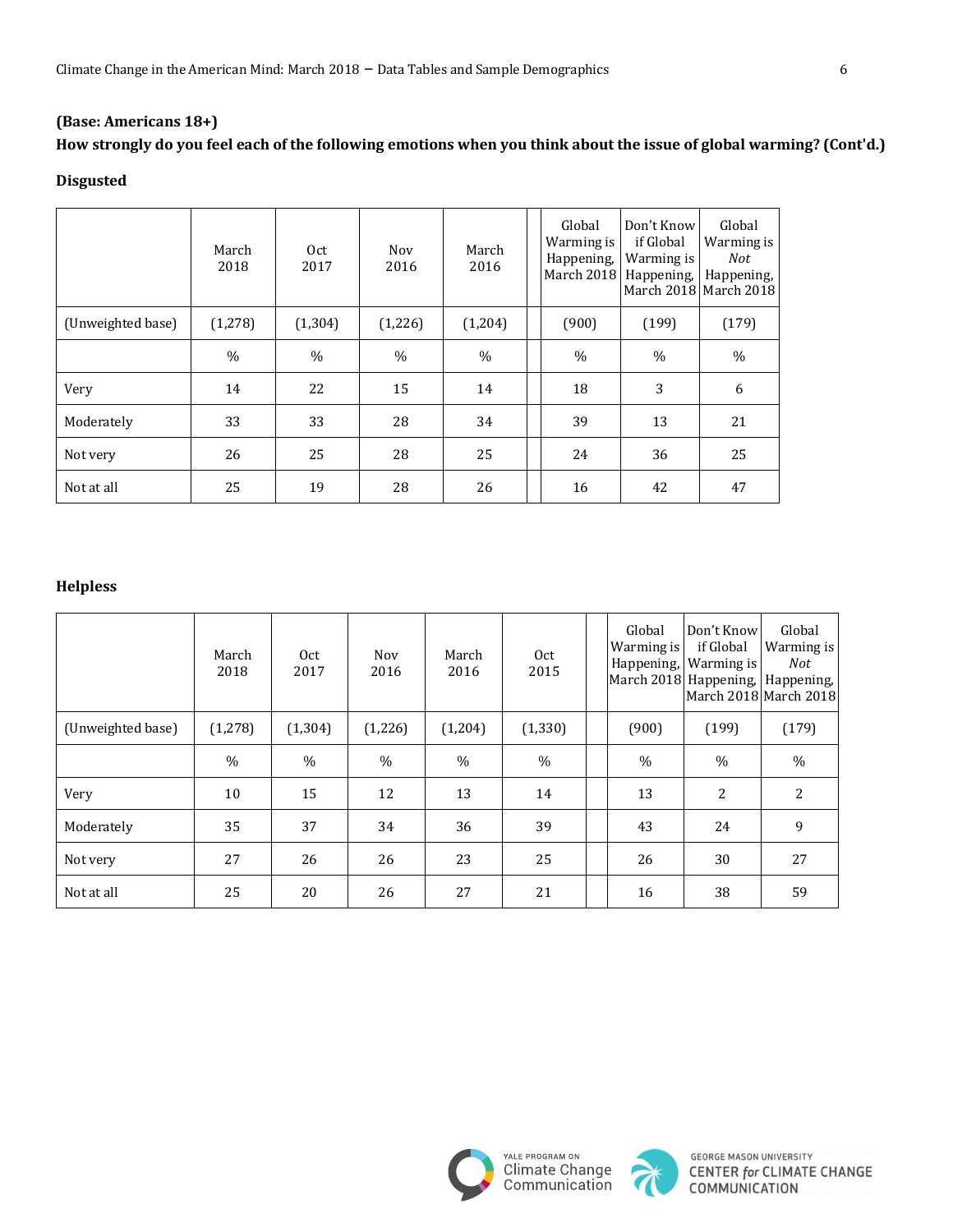# How strongly do you feel each of the following emotions when you think about the issue of global warming? (Cont'd.)

## **Hopeful**

|                   | March<br>2018 | 0ct<br>2017   | Nov<br>2016 | March<br>2016 | 0 <sub>ct</sub><br>2015 | Global<br>Warming is<br>Happening, | Don't Know <br>if Global<br>Warming is<br>March 2018 Happening,   Happening,<br>March 2018 March 2018 | Global<br>Warming is<br><b>Not</b> |
|-------------------|---------------|---------------|-------------|---------------|-------------------------|------------------------------------|-------------------------------------------------------------------------------------------------------|------------------------------------|
| (Unweighted base) | (1,278)       | (1, 304)      | (1,226)     | (1,204)       | (1, 330)                | (900)                              | (199)                                                                                                 | (179)                              |
|                   | $\%$          | $\frac{0}{0}$ | $\%$        | $\frac{0}{0}$ | $\%$                    | $\frac{0}{0}$                      | $\%$                                                                                                  | $\%$                               |
| Very              | 7             | 7             | 11          | 10            | 11                      | 8                                  | 3                                                                                                     | 5                                  |
| Moderately        | 35            | 37            | 38          | 38            | 39                      | 40                                 | 25                                                                                                    | 21                                 |
| Not very          | 36            | 39            | 30          | 30            | 32                      | 38                                 | 34                                                                                                    | 28                                 |
| Not at all        | 19            | 16            | 21          | 20            | 17                      | 12                                 | 31                                                                                                    | 43                                 |

### **Angry**

|                   | March<br>2018 | 0ct<br>2017   | Nov<br>2016   | March<br>2016 | Global<br>Warming is<br>Happening,<br>March 2018 | Don't Know<br>if Global<br>Warming is<br>Happening, | Global<br>Warming is<br>Not<br>Happening,<br>March 2018 March 2018 |
|-------------------|---------------|---------------|---------------|---------------|--------------------------------------------------|-----------------------------------------------------|--------------------------------------------------------------------|
| (Unweighted base) | (1,278)       | (1, 304)      | (1,226)       | (1,204)       | (900)                                            | (199)                                               | (179)                                                              |
|                   | $\frac{0}{0}$ | $\frac{0}{0}$ | $\frac{0}{0}$ | $\frac{0}{0}$ | $\frac{0}{0}$                                    | $\%$                                                | $\%$                                                               |
| Very              | 11            | 16            | 12            | 12            | 14                                               | $\mathbf{1}$                                        | $\overline{4}$                                                     |
| Moderately        | 28            | 32            | 26            | 29            | 35                                               | 11                                                  | 9                                                                  |
| Not very          | 31            | 28            | 31            | 29            | 31                                               | 33                                                  | 31                                                                 |
| Not at all        | 28            | 22            | 30            | 29            | 18                                               | 49                                                  | 55                                                                 |



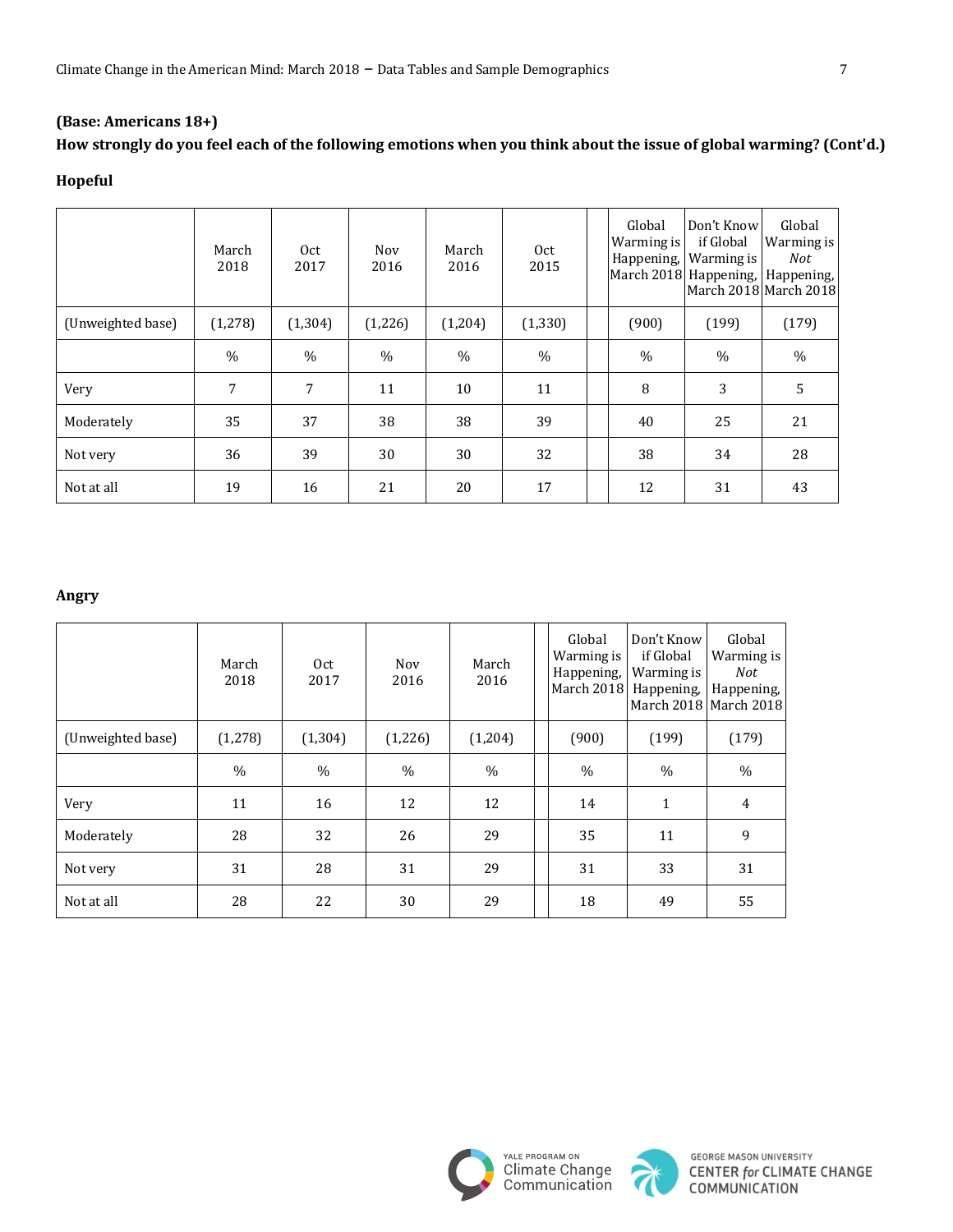# How strongly do you feel each of the following emotions when you think about the issue of global warming? (Cont'd.)

## **Afraid**

|                   | March<br>2018 | 0ct<br>2017   | Nov<br>2016 | March<br>2016 | Global<br>Warming is<br>Happening, | Don't Know<br>if Global<br>Warming is<br>March 2018 Happening, | Global<br>Warming is<br>Not<br>Happening,<br>March 2018 March 2018 |
|-------------------|---------------|---------------|-------------|---------------|------------------------------------|----------------------------------------------------------------|--------------------------------------------------------------------|
| (Unweighted base) | (1,278)       | (1, 304)      | (1,226)     | (1,204)       | (900)                              | (199)                                                          | (179)                                                              |
|                   | $\frac{0}{0}$ | $\frac{0}{0}$ | $\%$        | $\%$          | $\%$                               | $\frac{0}{0}$                                                  | $\%$                                                               |
| Very              | 10            | 14            | 12          | 11            | 14                                 | $\mathbf{1}$                                                   | 1                                                                  |
| Moderately        | 28            | 34            | 30          | 31            | 36                                 | 14                                                             | 8                                                                  |
| Not very          | 31            | 28            | 27          | 26            | 31                                 | 36                                                             | 22                                                                 |
| Not at all        | 28            | 22            | 29          | 30            | 17                                 | 42                                                             | 67                                                                 |

### **Outraged**

|                   | March<br>2018 | 0ct<br>2017   | Nov<br>2016 | March<br>2016 | Global<br>Warming is<br>Happening,<br>March 2018 | Don't Know<br>if Global<br>Warming is<br>Happening, | Global<br>Warming is<br>Not<br>Happening,<br>March 2018 March 2018 |
|-------------------|---------------|---------------|-------------|---------------|--------------------------------------------------|-----------------------------------------------------|--------------------------------------------------------------------|
| (Unweighted base) | (1,278)       | (1,304)       | (1,226)     | (1,204)       | (900)                                            | (199)                                               | (179)                                                              |
|                   | $\frac{0}{0}$ | $\frac{0}{0}$ | $\%$        | $\frac{0}{0}$ | $\frac{0}{0}$                                    | $\%$                                                | $\frac{0}{0}$                                                      |
| Very              | 11            | 15            | 12          | 12            | 14                                               | 2                                                   | $\overline{4}$                                                     |
| Moderately        | 26            | 28            | 24          | 29            | 33                                               | 10                                                  | 10                                                                 |
| Not very          | 32            | 32            | 32          | 28            | 33                                               | 33                                                  | 27                                                                 |
| Not at all        | 29            | 23            | 31          | 30            | 19                                               | 48                                                  | 57                                                                 |



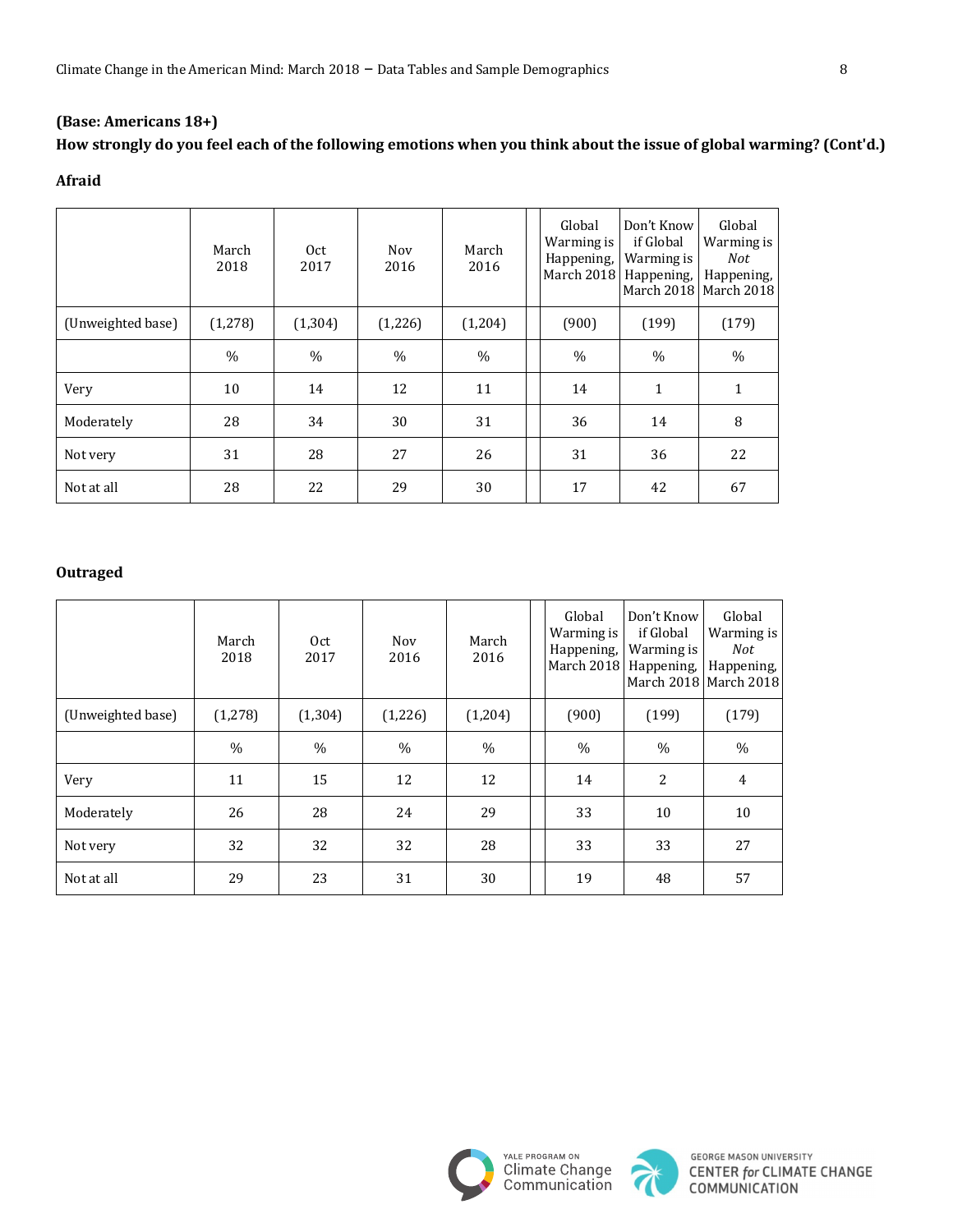### **(Base: Americans 18+)** How much do you agree with the following statements?

|                                          | March<br>2018 | Oct<br>2017   | May<br>2017   | Nov<br>2016                                                                     | March<br>2016 | March<br>2015 | Oct<br>2014   | April<br>2014 | Nov<br>2013   | April<br>2013 | Sept<br>2012  | March<br>2012 | Nov<br>2011   | May<br>2011                                                                      | June<br>2010  | <b>Jan</b><br>2010 | Nov<br>2008    |
|------------------------------------------|---------------|---------------|---------------|---------------------------------------------------------------------------------|---------------|---------------|---------------|---------------|---------------|---------------|---------------|---------------|---------------|----------------------------------------------------------------------------------|---------------|--------------------|----------------|
| (Unweighted<br>base)                     |               |               |               | $(1,278)$ $(1,304)$ $(1,266)$ $(1,226)$ $(1,204)$ $(1,263)$ $(1,275)$ $(1,013)$ |               |               |               |               | (830)         |               |               |               |               | $\left[ (1,045) \right] (1,061) (1,008) (1,000) (1,010) (1,024) (1,001) (2,164)$ |               |                    |                |
|                                          | $\frac{0}{0}$ | $\frac{0}{0}$ | $\frac{0}{0}$ | $\frac{0}{0}$                                                                   | $\frac{0}{0}$ | $\frac{0}{0}$ | $\frac{0}{0}$ | $\frac{0}{0}$ | $\frac{0}{0}$ | $\frac{0}{0}$ | $\frac{0}{0}$ | $\frac{0}{0}$ | $\frac{0}{0}$ | $\%$                                                                             | $\frac{0}{0}$ | $\frac{0}{0}$      | $\frac{0}{0}$  |
| Strongly/<br>Somewhat<br>Agree           | 41            | 44            | 40            | 36                                                                              | 39            | 31            | 30            | 34            | 33            | 39            | 38            | 34            | 35            | 32                                                                               | 29            | 23                 | 32             |
| <b>Strongly Agree</b>                    | 5             | 8             | 5             | 7                                                                               | 7             | 4             | 4             | 5             | 6             | 6             | 4             | 5             | 7             | 5                                                                                | 5             | 4                  | $\overline{4}$ |
| Somewhat Agree                           | 36            | 36            | 34            | 29                                                                              | 33            | 27            | 26            | 29            | 27            | 33            | 34            | 30            | 28            | 27                                                                               | 24            | 19                 | 28             |
| Strongly/<br>Somewhat<br><b>Disagree</b> | 59            | 56            | 60            | 64                                                                              | 60            | 69            | 70            | 65            | 66            | 60            | 61            | 63            | 57            | 62                                                                               | 68            | 70                 | 66             |
| Somewhat<br>Disagree                     | 27            | 30            | 29            | 29                                                                              | 29            | 29            | 29            | 29            | 30            | 29            | 30            | 30            | 34            | 32                                                                               | 34            | 32                 | 42             |
| <b>Strongly Disagree</b>                 | 32            | 26            | 31            | 35                                                                              | 31            | 40            | 41            | 35            | 36            | 31            | 31            | 33            | 23            | 30                                                                               | 34            | 37                 | 24             |

### I have personally experienced the effects of global warming.

## **(Base: Americans 18+)** When do you think global warming will start to harm people in the United States?

|                                       | March<br>2018 | 0 <sub>ct</sub><br>2017 | May<br>2017   | Nov<br>2016   | March<br>2016 | 0 <sub>ct</sub><br>2015 | March<br>2015 | 0 <sub>ct</sub><br>2014 | April<br>2014                                                       | Nov<br>2013   | April<br>2013                                                                   | Sept<br>2012  | March<br>2012 | Nov<br>2011   | May<br>2011   | June<br>2010  | Jan<br>2010   | Nov<br>2008   |
|---------------------------------------|---------------|-------------------------|---------------|---------------|---------------|-------------------------|---------------|-------------------------|---------------------------------------------------------------------|---------------|---------------------------------------------------------------------------------|---------------|---------------|---------------|---------------|---------------|---------------|---------------|
| (Unweighted<br>base)                  |               |                         |               |               |               |                         |               |                         | $[(1,278)][1,304][1,266][1,226][1,204][1,330][1,263][1,275][1,013]$ | (830)         | $(1,045)$ $(1,061)$ $(1,008)$ $(1,000)$ $(1,010)$ $(1,024)$ $(1,001)$ $(2,164)$ |               |               |               |               |               |               |               |
|                                       | $\frac{0}{0}$ | $\frac{0}{0}$           | $\frac{0}{0}$ | $\frac{0}{0}$ | $\frac{0}{0}$ | $\frac{0}{0}$           | $\frac{0}{0}$ | $\frac{0}{0}$           | $\frac{0}{0}$                                                       | $\frac{0}{0}$ | $\frac{0}{0}$                                                                   | $\frac{0}{0}$ | $\frac{0}{0}$ | $\frac{0}{0}$ | $\frac{0}{0}$ | $\frac{0}{0}$ | $\frac{0}{0}$ | $\frac{0}{0}$ |
| They are being<br>harmed right<br>now | 39            | 42                      | 35            | 36            | 38            | 34                      | 32            | 33                      | 32                                                                  | 34            | 34                                                                              | 36            | 29            | 29            | 31            | 28            | 24            | 33            |
| In 10 years                           | 11            | 12                      | 11            | 14            | 12            | 13                      | 11            | 10                      | 9                                                                   | 10            | 11                                                                              | 13            | 12            | 10            | 11            | 12            | 12            | 13            |
| In 25 years                           | 12            | 12                      | 13            | 15            | 13            | 14                      | 13            | 14                      | 14                                                                  | 14            | 12                                                                              | 11            | 14            | 13            | 13            | 12            | 14            | 13            |
| In 50 years                           | 12            | 11                      | 13            | 10            | 12            | 11                      | 11            | 12                      | 15                                                                  | 11            | 12                                                                              | 12            | 14            | 15            | 12            | 13            | 13            | 13            |
| In 100 years                          | 11            | 11                      | 13            | 9             | 10            | 11                      | 13            | 13                      | 14                                                                  | 12            | 13                                                                              | 13            | 15            | 15            | 11            | 15            | 13            | 12            |
| Never                                 | 15            | 12                      | 15            | 16            | 14            | 18                      | 20            | 18                      | 16                                                                  | 18            | 17                                                                              | 15            | 16            | 16            | 19            | 19            | 23            | 15            |



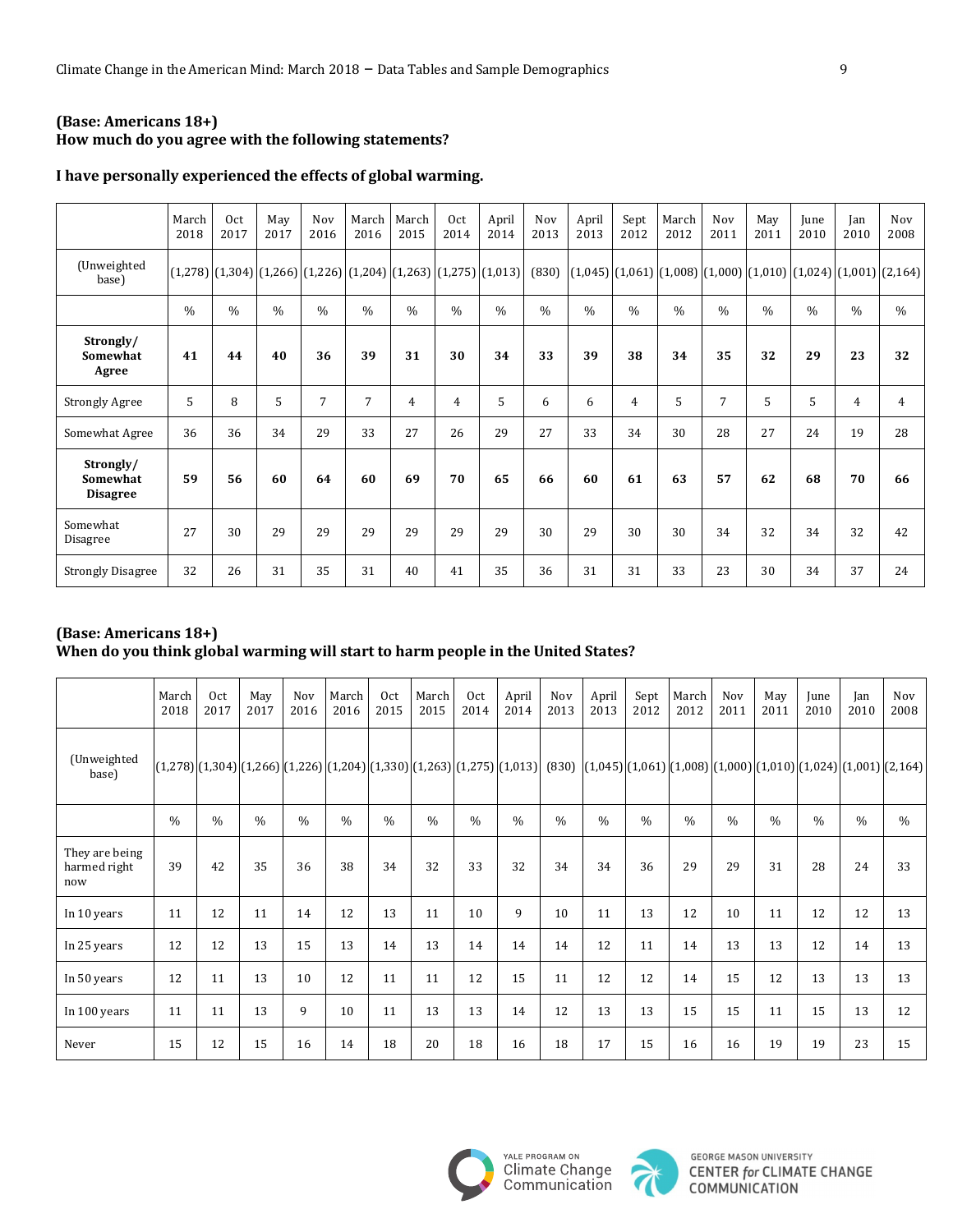# **(Base: Americans 18+) How much do you think global warming will harm…?**

## **You personally**

|                      | March<br>2018 | Oct<br>2017   | May<br>2017   | Nov<br>2016 | March<br>2016 | Oct<br>2015   | March<br>2015 | Oct<br>2014 | April<br>2014                                                                             | Nov<br>2013   | April<br>2013 | Sept<br>2012  | March<br>2012 | Nov<br>2011 | May<br>2011   | June<br>2010  | Ian<br>2010                                                                             | Nov<br>2008   |
|----------------------|---------------|---------------|---------------|-------------|---------------|---------------|---------------|-------------|-------------------------------------------------------------------------------------------|---------------|---------------|---------------|---------------|-------------|---------------|---------------|-----------------------------------------------------------------------------------------|---------------|
| (Unweighted<br>base) |               |               |               |             |               |               |               |             | $(1,278)$ $(1,304)$ $(1,266)$ $(1,226)$ $(1,204)$ $(1,330)$ $(1,263)$ $(1,275)$ $(1,013)$ | (830)         |               |               |               |             |               |               | $[(1,045)$ $[(1,061)$ $[(1,008)$ $[(1,000)$ $[(1,010)$ $[(1,024)$ $[(1,001)$ $[(2,164)$ |               |
|                      | $\frac{0}{0}$ | $\frac{0}{0}$ | $\frac{0}{0}$ | $\%$        | $\frac{0}{0}$ | $\frac{0}{0}$ | $\frac{0}{0}$ | $\%$        | $\frac{0}{0}$                                                                             | $\frac{0}{0}$ | $\frac{0}{0}$ | $\frac{0}{0}$ | $\frac{0}{0}$ | $\%$        | $\frac{0}{0}$ | $\frac{0}{0}$ | $\frac{0}{0}$                                                                           | $\frac{0}{0}$ |
| A great deal         | 14            | 16            | 13            | 14          | 12            | 14            | 10            | 12          | 13                                                                                        | 13            | 15            | 16            | 11            | 9           | 11            | 10            | 14                                                                                      | 10            |
| A moderate<br>amount | 28            | 33            | 29            | 27          | 28            | 27            | 26            | 24          | 25                                                                                        | 25            | 25            | 26            | 18            | 21          | 18            | 21            | 23                                                                                      | 22            |
| Only a little        | 27            | 24            | 26            | 25          | 24            | 26            | 26            | 26          | 26                                                                                        | 27            | 26            | 25            | 30            | 28          | 27            | 27            | 22                                                                                      | 24            |
| Not at all           | 20            | 19            | 22            | 25          | 23            | 20            | 25            | 27          | 25                                                                                        | 26            | 23            | 20            | 29            | 25          | 25            | 24            | 31                                                                                      | 22            |
| Don't know           | 11            | 7             | 9             | 8           | 12            | 12            | 13            | 11          | 11                                                                                        | 8             | 11            | 13            | 11            | 17          | 17            | 18            | 11                                                                                      | 23            |

# **Your family**

|                      | March<br>2018 | Oct<br>2017   | May<br>2017 | Nov<br>2016 | March<br>2016 | March<br>2015 | Oct<br>2014   | April<br>2014                                                                   | Nov<br>2013   | April<br>2013 | Sept<br>2012  | March<br>2012 | Nov<br>2011   | May<br>2011 | June<br>2010  | Jan<br>2010                                                                                                                   | Nov<br>2008 |
|----------------------|---------------|---------------|-------------|-------------|---------------|---------------|---------------|---------------------------------------------------------------------------------|---------------|---------------|---------------|---------------|---------------|-------------|---------------|-------------------------------------------------------------------------------------------------------------------------------|-------------|
| (Unweighted<br>base) |               |               |             |             |               |               |               | $(1,278)$ $(1,304)$ $(1,266)$ $(1,226)$ $(1,204)$ $(1,263)$ $(1,275)$ $(1,013)$ | (830)         |               |               |               |               |             |               | $\left[ (1,045) \right] (1,061) \left[ (1,008) \right] (1,000) \left[ (1,010) \right] (1,024) \left[ (1,001) \right] (2,164)$ |             |
|                      | $\frac{0}{0}$ | $\frac{0}{0}$ | $\%$        | $\%$        | $\%$          | $\frac{0}{0}$ | $\frac{0}{0}$ | $\frac{0}{0}$                                                                   | $\frac{0}{0}$ | $\%$          | $\frac{0}{0}$ | $\frac{0}{0}$ | $\frac{0}{0}$ | $\%$        | $\frac{0}{0}$ | $\%$                                                                                                                          | $\%$        |
| A great deal         | 17            | 19            | 16          | 17          | 15            | 13            | 15            | 16                                                                              | 17            | 17            | 18            | 12            | 10            | 12          | 11            | 15                                                                                                                            | 11          |
| A moderate<br>amount | 30            | 35            | 31          | 30          | 30            | 28            | 28            | 27                                                                              | 25            | 27            | 28            | 21            | 24            | 21          | 25            | 25                                                                                                                            | 24          |
| Only a little        | 25            | 22            | 25          | 24          | 22            | 23            | 23            | 24                                                                              | 25            | 23            | 23            | 29            | 27            | 25          | 24            | 21                                                                                                                            | 23          |
| Not at all           | 17            | 16            | 19          | 21          | 21            | 22            | 23            | 21                                                                              | 24            | 20            | 17            | 26            | 21            | 23          | 21            | 28                                                                                                                            | 19          |
| Don't know           | 12            | 8             | 9           | 8           | 12            | 13            | 11            | 11                                                                              | 9             | 12            | 14            | 12            | 18            | 17          | 19            | 11                                                                                                                            | 23          |



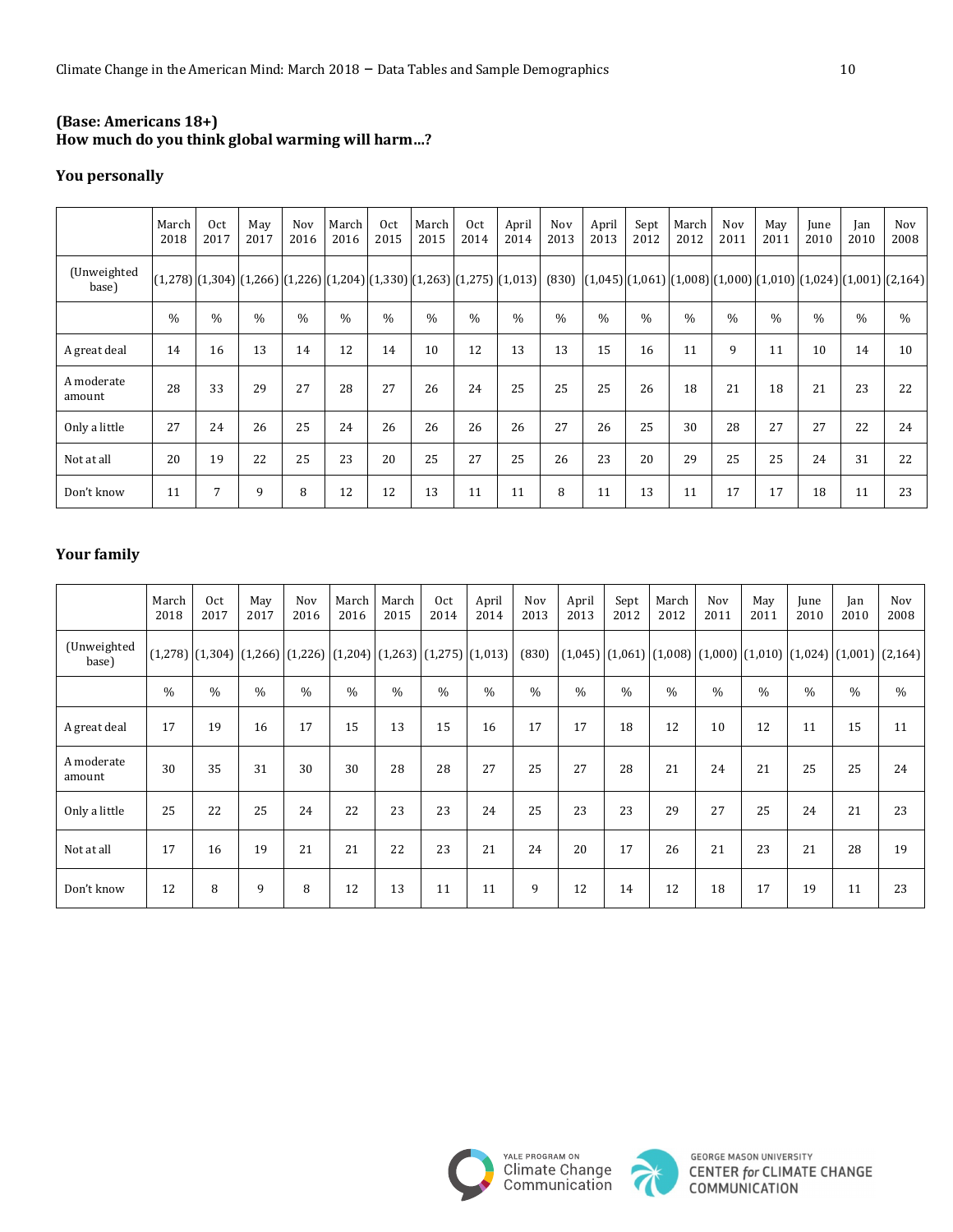### **(Base: Americans 18+) How much do you think global warming will harm…? (Cont'd.)**

### **People in your community**

|                      | March<br>2018 | Oct<br>2017   | May<br>2017   | Nov<br>2016   | March<br>2016 | March<br>2015 | Oct<br>2014   | April<br>2014                                                                   | <b>Nov</b><br>2013 | April<br>2013                                                                                                           | Sept<br>2012  | March<br>2012 | Nov<br>2011   | May<br>2011   | June<br>2010 | Jan<br>2010   | Nov<br>2008 |
|----------------------|---------------|---------------|---------------|---------------|---------------|---------------|---------------|---------------------------------------------------------------------------------|--------------------|-------------------------------------------------------------------------------------------------------------------------|---------------|---------------|---------------|---------------|--------------|---------------|-------------|
| (Unweighted<br>base) |               |               |               |               |               |               |               | $(1,278)$ $(1,304)$ $(1,266)$ $(1,226)$ $(1,204)$ $(1,263)$ $(1,275)$ $(1,013)$ | (830)              | $\vert (1,045) \vert (1,061) \vert (1,008) \vert (1,000) \vert (1,010) \vert (1,024) \vert (1,001) \vert (2,164) \vert$ |               |               |               |               |              |               |             |
|                      | $\frac{0}{0}$ | $\frac{0}{0}$ | $\frac{0}{0}$ | $\frac{0}{0}$ | $\frac{0}{0}$ | $\frac{0}{0}$ | $\frac{0}{0}$ | $\frac{0}{0}$                                                                   | $\frac{0}{0}$      | $\frac{0}{0}$                                                                                                           | $\frac{0}{0}$ | $\frac{0}{0}$ | $\frac{0}{0}$ | $\frac{0}{0}$ | $\%$         | $\frac{0}{0}$ | $\%$        |
| A great deal         | 17            | 21            | 16            | 19            | 15            | 14            | 16            | 17                                                                              | 14                 | 17                                                                                                                      | 19            | 12            | 11            | 12            | 11           | 15            | 13          |
| A moderate<br>amount | 32            | 34            | 32            | 30            | 31            | 29            | 27            | 28                                                                              | 29                 | 28                                                                                                                      | 29            | 22            | 24            | 21            | 25           | 27            | 26          |
| Only a little        | 22            | 22            | 23            | 22            | 23            | 24            | 23            | 24                                                                              | 24                 | 23                                                                                                                      | 23            | 29            | 27            | 25            | 24           | 22            | 20          |
| Not at all           | 16            | 15            | 18            | 20            | 19            | 20            | 22            | 20                                                                              | 23                 | 18                                                                                                                      | 15            | 24            | 21            | 21            | 21           | 24            | 17          |
| Don't know           | 12            | 8             | 10            | 9             | 12            | 14            | 11            | 11                                                                              | 10                 | 13                                                                                                                      | 13            | 13            | 18            | 18            | 19           | 12            | 23          |

### **People in the United States**

|                      | March<br>2018 | 0 <sub>ct</sub><br>2017 | May<br>2017   | Nov<br>2016 | March<br>2016 | Oct<br>2015   | March<br>2015 | Oct<br>2014   | April<br>2014 | Nov<br>2013 | April<br>2013                                                                                                                                             | Sept<br>2012 | March<br>2012 | Nov<br>2011 | May<br>2011 | June<br>2010  | Jan<br>2010 | Nov<br>2008 |
|----------------------|---------------|-------------------------|---------------|-------------|---------------|---------------|---------------|---------------|---------------|-------------|-----------------------------------------------------------------------------------------------------------------------------------------------------------|--------------|---------------|-------------|-------------|---------------|-------------|-------------|
| (Unweighted<br>base) |               |                         |               |             |               |               |               |               |               |             | (1,278)(1,010)(1,024)(1,266)(1,226)(1,226)(1,204)(1,330)(1,263)(1,275)(1,013)(830) (1,045)(1,061)(1,061)(1,008)(1,000)(1,010)(1,024)(1,024)(1,001)(2,164) |              |               |             |             |               |             |             |
|                      | $\frac{0}{0}$ | $\frac{0}{0}$           | $\frac{0}{0}$ | $\%$        | $\frac{0}{0}$ | $\frac{0}{0}$ | $\%$          | $\frac{0}{0}$ | $\%$          | $\%$        | $\frac{0}{0}$                                                                                                                                             | $\%$         | $\frac{0}{0}$ | $\%$        | $\%$        | $\frac{0}{0}$ | $\%$        | $\%$        |
| A great deal         | 28            | 34                      | 25            | 28          | 24            | 23            | 19            | 23            | 23            | 23          | 22                                                                                                                                                        | 26           | 18            | 15          | 16          | 16            | 22          | 21          |
| A moderate<br>amount | 30            | 33                      | 33            | 32          | 35            | 34            | 30            | 30            | 30            | 30          | 30                                                                                                                                                        | 31           | 28            | 29          | 26          | 28            | 29          | 28          |
| Only a little        | 18            | 14                      | 19            | 17          | 16            | 18            | 20            | 20            | 18            | 19          | 19                                                                                                                                                        | 17           | 24            | 23          | 22          | 22            | 16          | 15          |
| Not at all           | 12            | 11                      | 15            | 15          | 15            | 14            | 17            | 17            | 18            | 20          | 16                                                                                                                                                        | 12           | 18            | 17          | 17          | 17            | 22          | 14          |
| Don't know           | 12            | 7                       | 9             | 8           | 10            | 12            | 14            | 11            | 11            | 8           | 12                                                                                                                                                        | 13           | 12            | 16          | 18          | 18            | 12          | 22          |



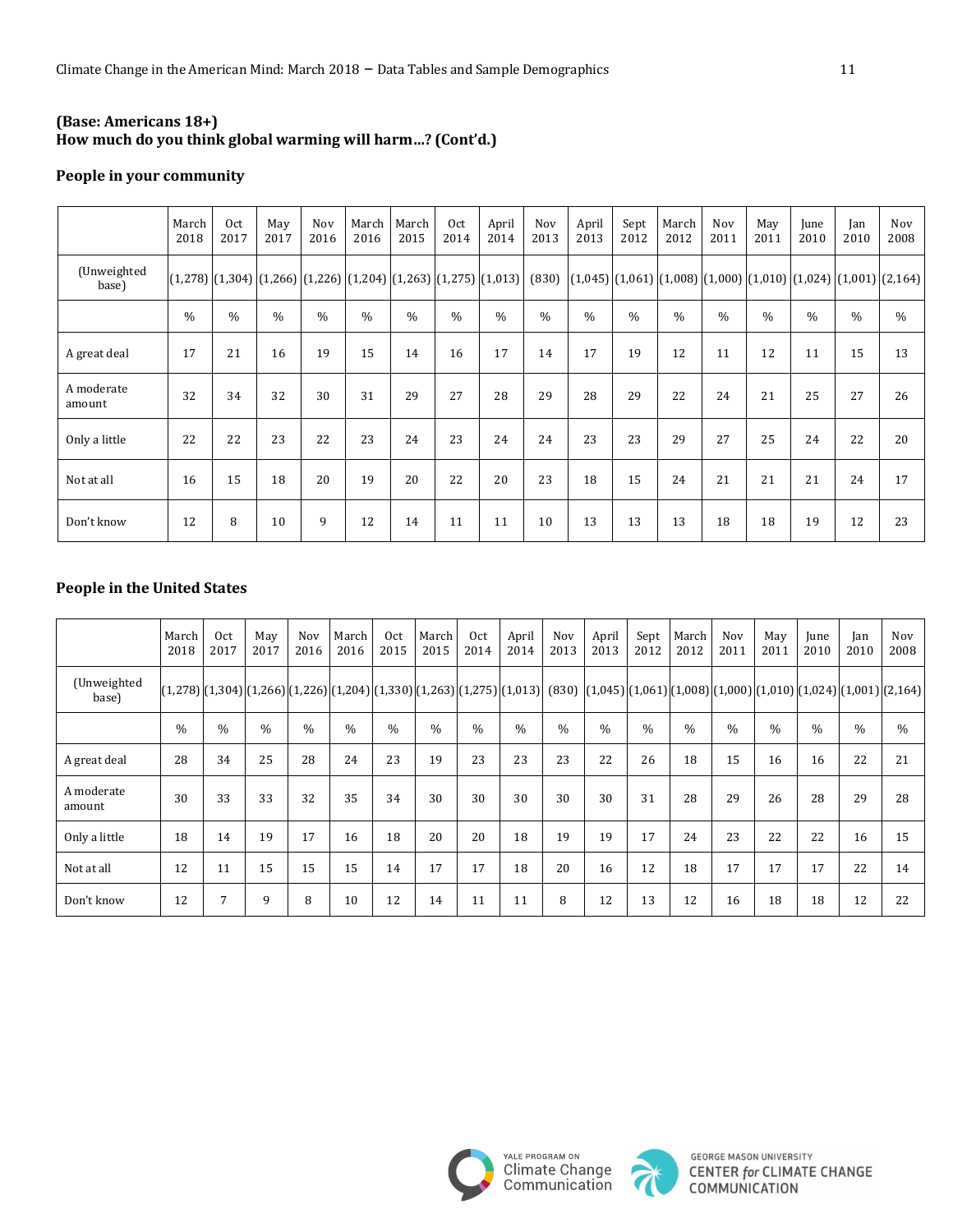### **(Base: Americans 18+) How much do you think global warming will harm…? (Cont'd.)**

### **People in developing countries**

|                      | March<br>2018 | Oct<br>2017 | May<br>2017                                                              | Nov<br>2016   | March<br>2016 | Oct<br>2015 | March<br>2015 | Oct<br>2014 | April<br>2014 | Nov<br>2013 | April<br>2013                                                                   | Sept<br>2012  | March<br>2012 | Nov<br>2011 | May<br>2011 | June<br>2010 | Ian<br>2010 | Nov<br>2008   |
|----------------------|---------------|-------------|--------------------------------------------------------------------------|---------------|---------------|-------------|---------------|-------------|---------------|-------------|---------------------------------------------------------------------------------|---------------|---------------|-------------|-------------|--------------|-------------|---------------|
| (Unweighted<br>base) |               |             | $[(1,278)][1,304][1,266][1,226][1,204][1,330][1,263][1,275][1,013][630]$ |               |               |             |               |             |               |             | $(1,045)$ $(1,061)$ $(1,008)$ $(1,000)$ $(1,010)$ $(1,024)$ $(1,001)$ $(2,164)$ |               |               |             |             |              |             |               |
|                      | $\frac{0}{0}$ | $\%$        | $\%$                                                                     | $\frac{0}{0}$ | $\%$          | $\%$        | $\frac{0}{0}$ | $\%$        | $\%$          | $\%$        | $\%$                                                                            | $\frac{0}{0}$ | $\%$          | $\%$        | $\%$        | $\%$         | $\%$        | $\frac{0}{0}$ |
| A great deal         | 38            | 47          | 37                                                                       | 40            | 36            | 34          | 27            | 29          | 31            | 32          | 30                                                                              | 35            | 26            | 22          | 23          | 22           | 29          | 31            |
| A moderate<br>amount | 24            | 25          | 25                                                                       | 25            | 27            | 27          | 26            | 26          | 24            | 24          | 25                                                                              | 29            | 26            | 28          | 21          | 28           | 25          | 22            |
| Only a little        | 12            | 10          | 16                                                                       | 12            | 12            | 13          | 17            | 16          | 17            | 17          | 18                                                                              | 10            | 19            | 17          | 19          | 17           | 14          | 11            |
| Not at all           | 12            | 10          | 13                                                                       | 13            | 13            | 13          | 15            | 17          | 16            | 19          | 13                                                                              | 11            | 16            | 15          | 16          | 15           | 19          | 13            |
| Don't know           | 13            | 9           | 9                                                                        | 11            | 12            | 13          | 15            | 12          | 12            | 9           | 13                                                                              | 15            | 14            | 18          | 18          | 18           | 13          | 24            |

## The world's poor

|                   | March<br>2018 | Oct<br>2017   | May<br>2017   | Nov<br>2016 | March<br>2016 | Oct<br>2015 | March<br>2015 |
|-------------------|---------------|---------------|---------------|-------------|---------------|-------------|---------------|
| (Unweighted base) | (1,278)       | (1, 304)      | (1,266)       | (1,226)     | (1,204)       | (1, 330)    | (1,263)       |
|                   | $\frac{0}{0}$ | $\frac{0}{0}$ | $\frac{0}{0}$ | $\%$        | $\%$          | $\%$        | $\%$          |
| A great deal      | 40            | 49            | 39            | 43          | 40            | 36          | 30            |
| A moderate amount | 22            | 21            | 23            | 21          | 22            | 26          | 23            |
| Only a little     | 13            | 10            | 15            | 11          | 12            | 12          | 16            |
| Not at all        | 12            | 10            | 13            | 13          | 13            | 13          | 16            |
| Don't know        | 13            | 9             | 10            | 12          | 14            | 13          | 15            |



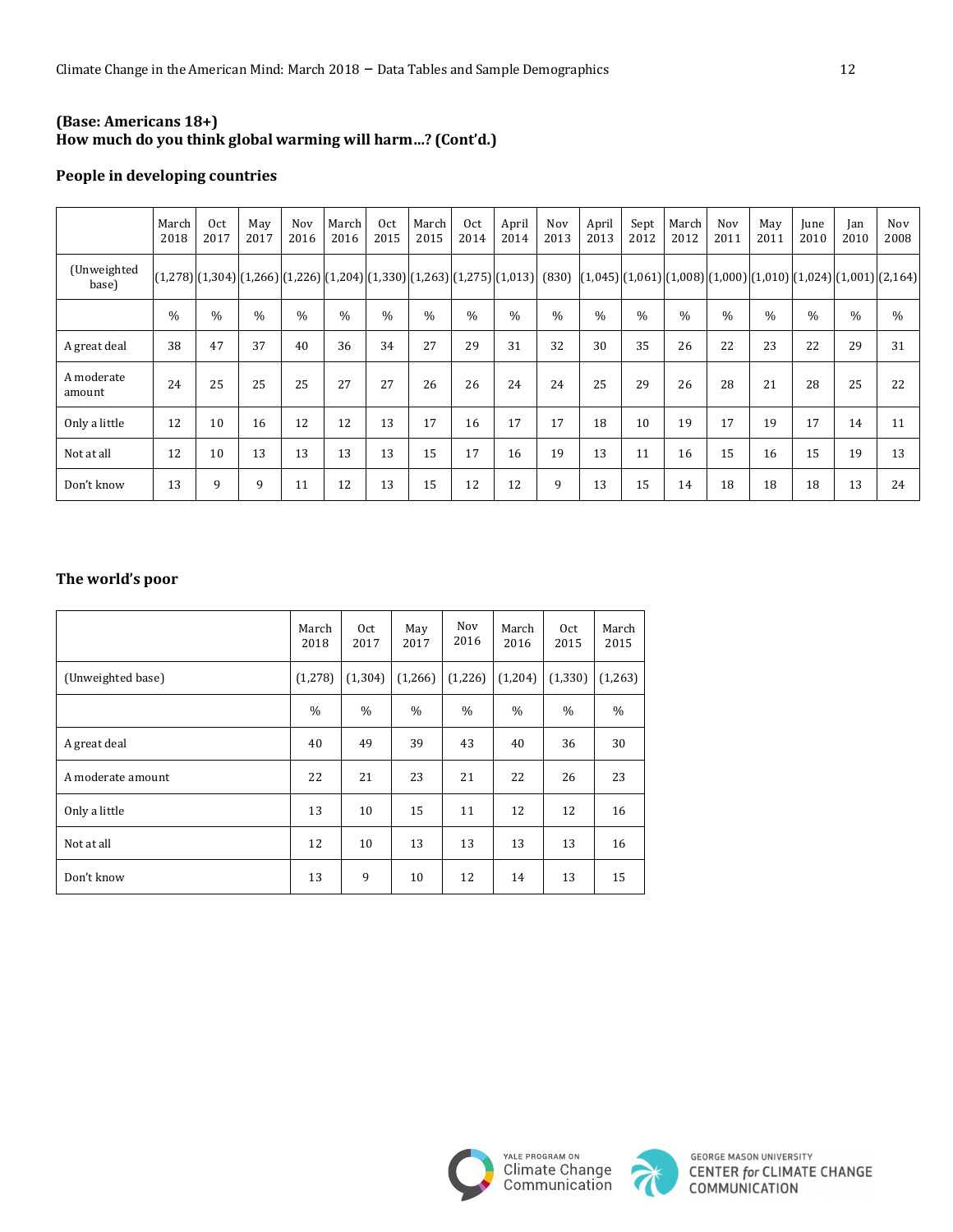### **(Base: Americans 18+) How much do you think global warming will harm…? (Cont'd.)**

### **Future generations of people**

|                      | March<br>2018 | Oct<br>2017   | May<br>2017 | Nov<br>2016  | March<br>2016 | Oct<br>2015   | March<br>2015 | Oct<br>2014 | April<br>2014 | Nov<br>2013 | April<br>2013 | Sept<br>2012  | March<br>2012 | Nov<br>2011 | May<br>2011 | June<br>2010 | Ian<br>2010 | Nov<br>2008                                                                                                                                             |
|----------------------|---------------|---------------|-------------|--------------|---------------|---------------|---------------|-------------|---------------|-------------|---------------|---------------|---------------|-------------|-------------|--------------|-------------|---------------------------------------------------------------------------------------------------------------------------------------------------------|
| (Unweighted<br>base) |               |               |             |              |               |               |               |             |               |             |               |               |               |             |             |              |             | $[(1,278)](1,304)[(1,266)](1,226)](1,204)[(1,330)](1,263)[(1,275)](1,013)]$ $(830)$ $[(1,045)](1,061)[(1,008)](1,000)](1,010)[(1,024)](1,001)[(2,164)]$ |
|                      | $\frac{0}{0}$ | $\frac{0}{0}$ | $\%$        | $\%$         | $\frac{0}{0}$ | $\frac{0}{0}$ | $\frac{0}{0}$ | $\%$        | $\%$          | $\%$        | $\frac{0}{0}$ | $\frac{0}{0}$ | $\frac{0}{0}$ | $\%$        | $\%$        | $\%$         | $\%$        | $\%$                                                                                                                                                    |
| A great deal         | 52            | 54            | 50          | 53           | 48            | 51            | 42            | 46          | 49            | 46          | 42            | 47            | 43            | 40          | 36          | 39           | 42          | 44                                                                                                                                                      |
| A moderate<br>amount | 18            | 21            | 20          | 18           | 22            | 19            | 21            | 18          | 18            | 19          | 21            | 21            | 22            | 22          | 22          | 22           | 22          | 17                                                                                                                                                      |
| Only a little        | 9             | 8             | 10          | $\mathbf{q}$ | 8             | 8             | 10            | 11          | 10            | 11          | 12            | 9             | 12            | 13          | 10          | 11           | 9           | 7                                                                                                                                                       |
| Not at all           | 9             | 9             | 11          | 10           | 10            | 11            | 12            | 13          | 12            | 15          | 12            | 8             | 11            | 10          | 11          | 12           | 15          | 10                                                                                                                                                      |
| Don't know           | 12            | 8             | 8           | 10           | 11            | 11            | 15            | 13          | 11            | 9           | 12            | 14            | 13            | 16          | 18          | 16           | 12          | 22                                                                                                                                                      |

## **Plant and animal species**

|                      | March<br>2018 | Oct<br>2017                                                                     | May<br>2017   | <b>Nov</b><br>2016 | March<br>2016 | March<br>2015 | Oct<br>2014   | April<br>2014 | Nov<br>2013   | April<br>2013 | Sept<br>2012  | March<br>2012 | <b>Nov</b><br>2011 | May<br>2011                                                                                                                   | June<br>2010  | Jan<br>2010   | <b>Nov</b><br>2008 |
|----------------------|---------------|---------------------------------------------------------------------------------|---------------|--------------------|---------------|---------------|---------------|---------------|---------------|---------------|---------------|---------------|--------------------|-------------------------------------------------------------------------------------------------------------------------------|---------------|---------------|--------------------|
| (Unweighted<br>base) |               | $(1,278)$ $(1,304)$ $(1,266)$ $(1,226)$ $(1,204)$ $(1,263)$ $(1,275)$ $(1,013)$ |               |                    |               |               |               |               | (830)         |               |               |               |                    | $\left[ (1,045) \right] (1,061) \left[ (1,008) \right] (1,000) \left[ (1,010) \right] (1,024) \left[ (1,001) \right] (2,164)$ |               |               |                    |
|                      | $\frac{0}{0}$ | $\frac{0}{0}$                                                                   | $\frac{0}{0}$ | $\%$               | $\%$          | $\frac{0}{0}$ | $\frac{0}{0}$ | $\frac{0}{0}$ | $\frac{0}{0}$ | $\frac{0}{0}$ | $\frac{0}{0}$ | $\frac{0}{0}$ | $\frac{0}{0}$      | $\frac{0}{0}$                                                                                                                 | $\frac{0}{0}$ | $\frac{0}{0}$ | $\frac{0}{0}$      |
| A great deal         | 53            | 54                                                                              | 49            | 50                 | 48            | 42            | 44            | 47            | 46            | 39            | 43            | 43            | 41                 | 38                                                                                                                            | 40            | 43            | 45                 |
| A moderate<br>amount | 18            | 21                                                                              | 22            | 19                 | 23            | 21            | 20            | 19            | 19            | 24            | 25            | 21            | 19                 | 18                                                                                                                            | 21            | 19            | 17                 |
| Only a little        | 9             | 9                                                                               | 10            | 10                 | 9             | 12            | 10            | 12            | 11            | 13            | 11            | 13            | 16                 | 12                                                                                                                            | 12            | 11            | 8                  |
| Not at all           | 9             | 8                                                                               | 11            | 11                 | 11            | 12            | 13            | 12            | 15            | 13            | 8             | 10            | 10                 | 12                                                                                                                            | 13            | 15            | 9                  |
| Don't know           | 10            | 8                                                                               | 8             | 9                  | 10            | 13            | 12            | 11            | 8             | 10            | 13            | 12            | 15                 | 17                                                                                                                            | 15            | 12            | 20                 |



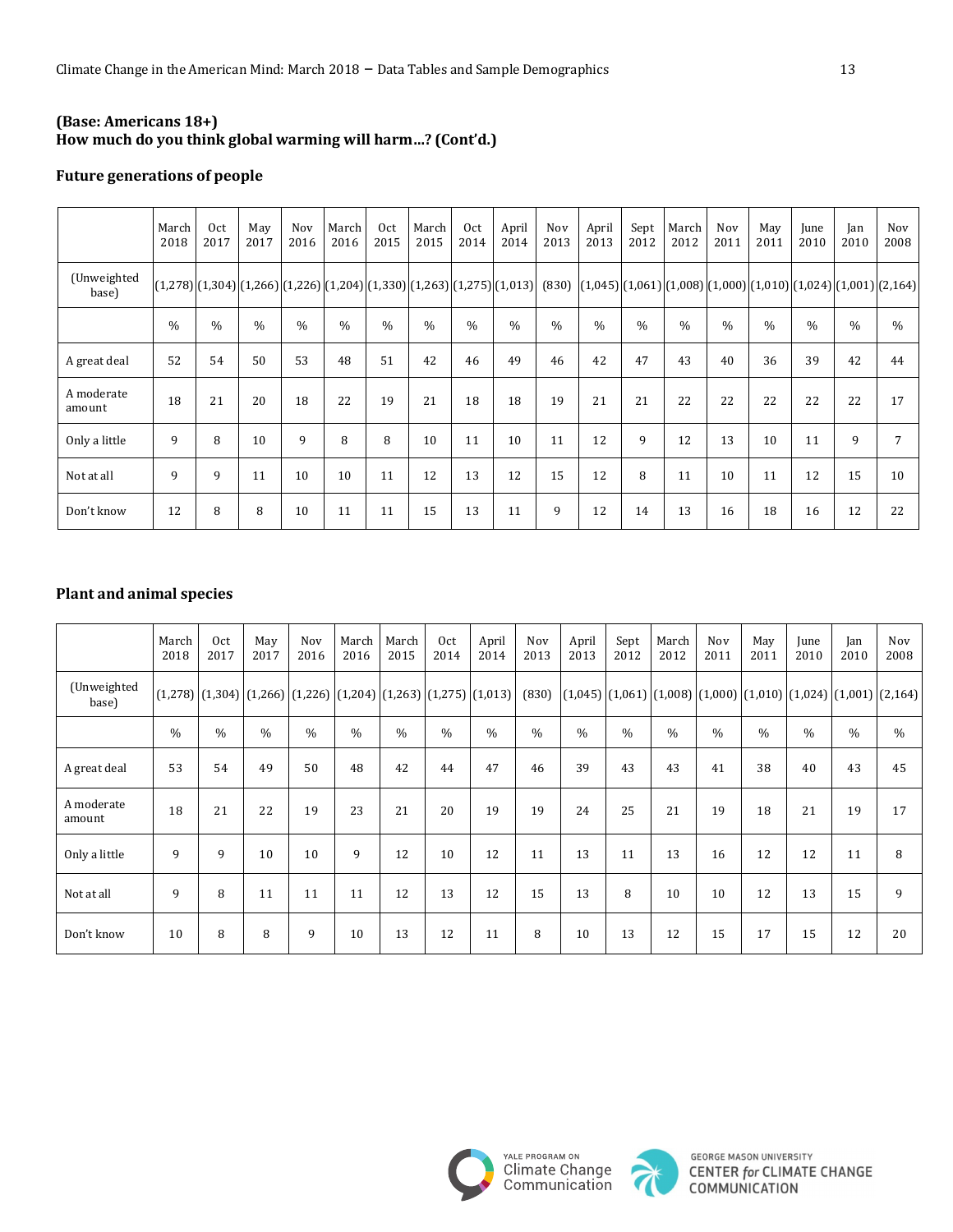|                      | March<br>2018 | 0 <sub>ct</sub><br>2017 | May<br>2017   | <b>Nov</b><br>2016 | March<br>2016 | Oct<br>2015   | March<br>2015 | Oct<br>2014   | April<br>2014  | Nov<br>2013 | April<br>2013 | Sept<br>2012  | March<br>2012 | Nov<br>2011    | May<br>2011   | June<br>2010 | Jan<br>2010                                                                                                                                              | <b>Nov</b><br>2008 |
|----------------------|---------------|-------------------------|---------------|--------------------|---------------|---------------|---------------|---------------|----------------|-------------|---------------|---------------|---------------|----------------|---------------|--------------|----------------------------------------------------------------------------------------------------------------------------------------------------------|--------------------|
| (Unweighted<br>base) |               |                         |               |                    |               |               |               |               |                |             |               |               |               |                |               |              | (1,206) (1,304) (1,206) (1,226) (1,2204) (1,330) (1,263) (1,275) (1,013)  (830)  (1,045) (1,061) (1,008) (1,000) (1,010) (1,024) (1,024) (1,001) (2,164) |                    |
|                      | $\frac{0}{0}$ | $\frac{0}{0}$           | $\frac{0}{0}$ | $\frac{0}{0}$      | $\frac{0}{0}$ | $\frac{0}{0}$ | $\frac{0}{0}$ | $\frac{0}{0}$ | $\frac{0}{0}$  | $\%$        | $\frac{0}{0}$ | $\frac{0}{0}$ | $\%$          | $\frac{0}{0}$  | $\frac{0}{0}$ | $\%$         | $\%$                                                                                                                                                     | $\%$               |
| Often                | 5             | 6                       | 5             | 6                  | 4             | 5             | 3             | 3             | $\overline{4}$ | 3           | 4             | 3             | 5             | $\overline{4}$ | 4             | 5            | 5                                                                                                                                                        | 5                  |
| Occasionally         | 30            | 32                      | 28            | 27                 | 27            | 30            | 23            | 24            | 28             | 23          | 28            | 26            | 24            | 26             | 26            | 30           | 29                                                                                                                                                       | 35                 |
| Rarely               | 34            | 37                      | 36            | 36                 | 36            | 33            | 38            | 36            | 39             | 38          | 39            | 38            | 40            | 39             | 41            | 39           | 34                                                                                                                                                       | 33                 |
| Never                | 31            | 25                      | 31            | 31                 | 32            | 32            | 36            | 37            | 29             | 34          | 28            | 34            | 30            | 29             | 28            | 25           | 30                                                                                                                                                       | 26                 |

#### **(Base: Americans 18+) How often do you discuss global warming with your family and friends?**





**GEORGE MASON UNIVERSITY CENTER for CLIMATE CHANGE**<br>COMMUNICATION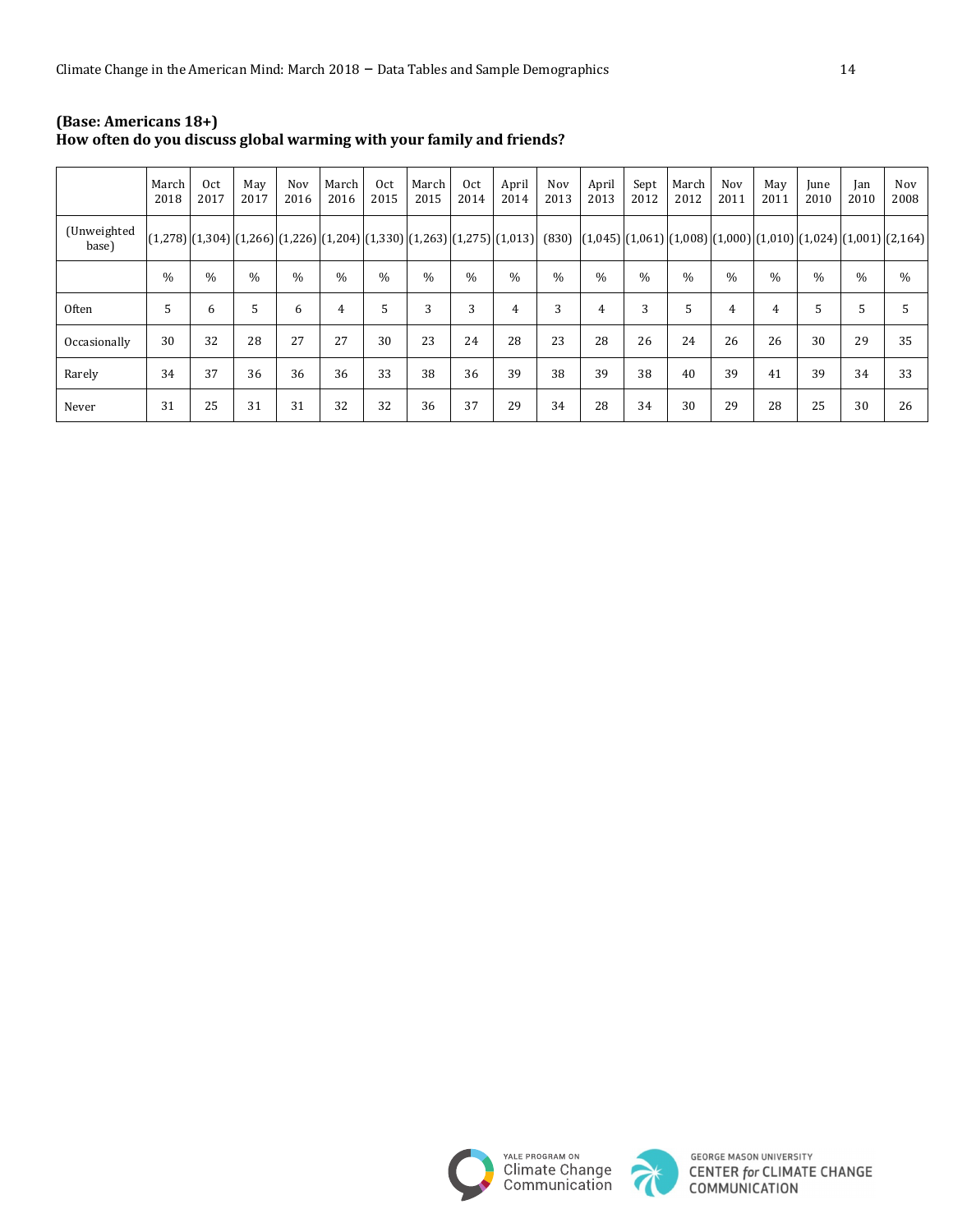## **(Base: Americans 18+)** Do any of the following keep you from talking about global warming with your family and friends?

# (If applicable) Of the reasons you identified, which <u>one</u> is most likely to keep you from talking about global warming **with your family and friends?**

|                                                                                         |                | March<br>2018 |  |  |  |  |
|-----------------------------------------------------------------------------------------|----------------|---------------|--|--|--|--|
| (Unweighted base)                                                                       | (1, 278)       |               |  |  |  |  |
|                                                                                         |                | $\%$          |  |  |  |  |
|                                                                                         | Most likely    | Yes           |  |  |  |  |
| Global warming never comes up in conversation                                           | 8              | 35            |  |  |  |  |
| We already agree about global warming                                                   | 12             | 33            |  |  |  |  |
| I don't know enough about global warming to talk about it                               | 11             | 28            |  |  |  |  |
| They are not interested in global warming                                               | $\overline{4}$ | 27            |  |  |  |  |
| Global warming is too political                                                         | 5              | 26            |  |  |  |  |
| It has never occurred to me to talk about global warming                                | 3              | 25            |  |  |  |  |
| I can't change their minds                                                              | 3              | 23            |  |  |  |  |
| I don't want to start an argument                                                       | $\overline{4}$ | 21            |  |  |  |  |
| Talking about global warming won't solve anything                                       | 3              | 20            |  |  |  |  |
| I am not interested in global warming                                                   | 3              | 20            |  |  |  |  |
| I don't think global warming is important enough to talk about it                       | $\overline{c}$ | 16            |  |  |  |  |
| I don't know how to bring up the issue                                                  | $\mathbf{1}$   | 14            |  |  |  |  |
| I don't have an opinion about global warming                                            | $\mathbf{1}$   | 14            |  |  |  |  |
| I don't think global warming is happening                                               | 3              | 14            |  |  |  |  |
| They disagree with me about global warming                                              | $\mathbf{1}$   | 13            |  |  |  |  |
| They would criticize me                                                                 | $\mathbf{1}$   | 10            |  |  |  |  |
| Talking about global warming makes me uncomfortable                                     | $\ast$         | 8             |  |  |  |  |
| Other (please specify)                                                                  | $\mathbf{1}$   | $\mathbf{1}$  |  |  |  |  |
| None of these things would keep me from talking about global warming/No reason selected |                | 40            |  |  |  |  |



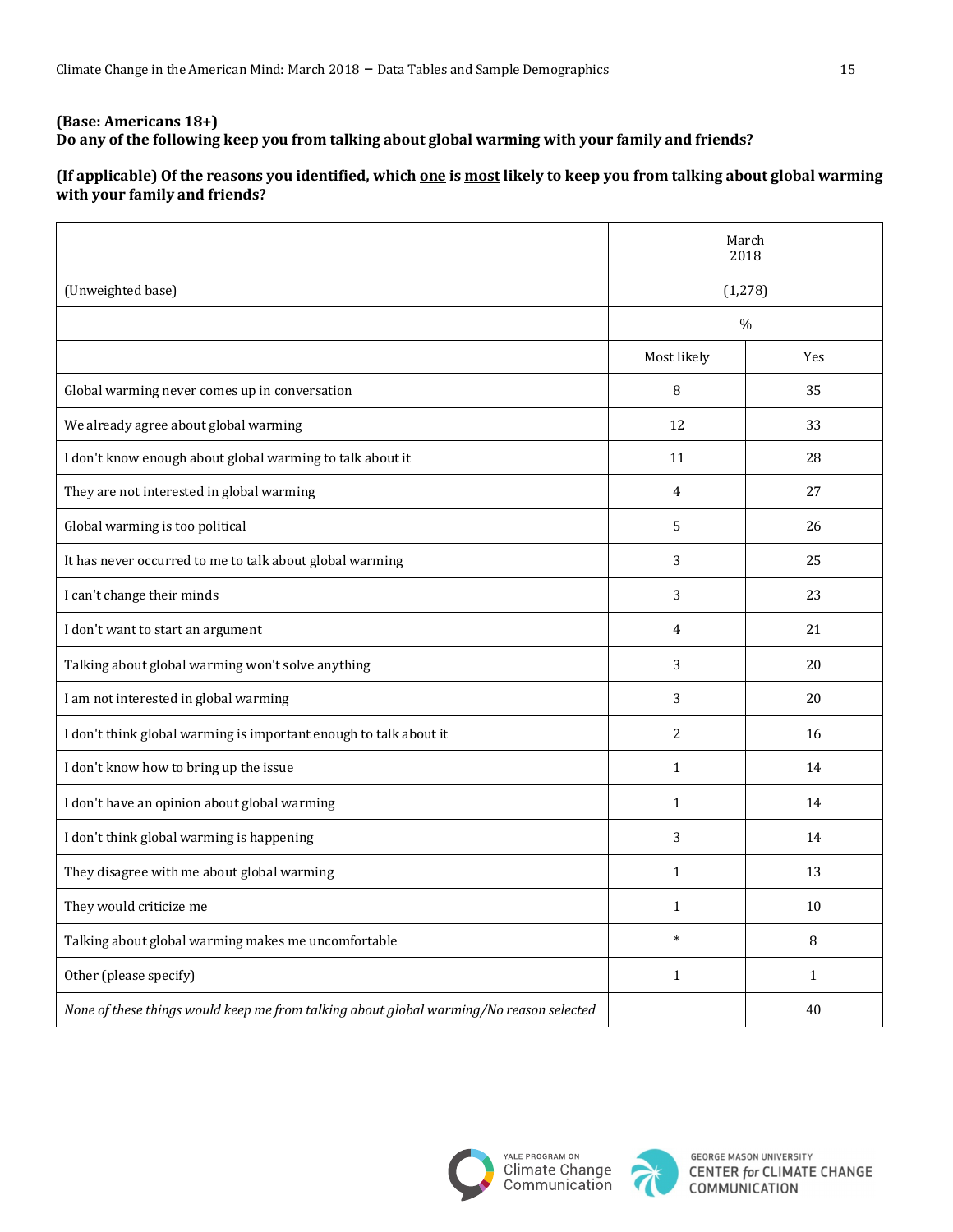| (Base: Americans 18+)                                                                                       |
|-------------------------------------------------------------------------------------------------------------|
| About how often do you hear about global warming in the media (TV, movies, radio, newspapers/news websites, |
| magazines, etc.)?                                                                                           |

|                           | March<br>2018 | 0 <sub>ct</sub><br>2017 | May<br>2017 |
|---------------------------|---------------|-------------------------|-------------|
| (Unweighted base)         | (1,278)       | (1, 304)                | (1,266)     |
|                           | $\%$          | $\%$                    | $\%$        |
| At least once a week      | 20            | 24                      | 23          |
| At least once a month     | 23            | 28                      | 20          |
| Several times a year      | 28            | 25                      | 26          |
| Once a year or less often | 9             | 7                       | 9           |
| Never                     | 7             | 3                       | 9           |
| Not sure/No answer        | 13            | 13                      | 13          |

About how often do you hear other people you know (your family, friends, co-workers, etc.) talk about global **warming?**

|                           | March<br>2018 | 0 <sub>ct</sub><br>2017 | May<br>2017 |
|---------------------------|---------------|-------------------------|-------------|
| (Unweighted base)         | (1, 278)      | (1, 304)                | (1,266)     |
|                           | $\%$          | $\%$                    | $\%$        |
| At least once a week      | 5             | 7                       | 6           |
| At least once a month     | 15            | 17                      | 13          |
| Several times a year      | 24            | 24                      | 21          |
| Once a year or less often | 20            | 21                      | 22          |
| Never                     | 22            | 18                      | 28          |
| Not sure/No answer        | 14            | 12                      | 11          |



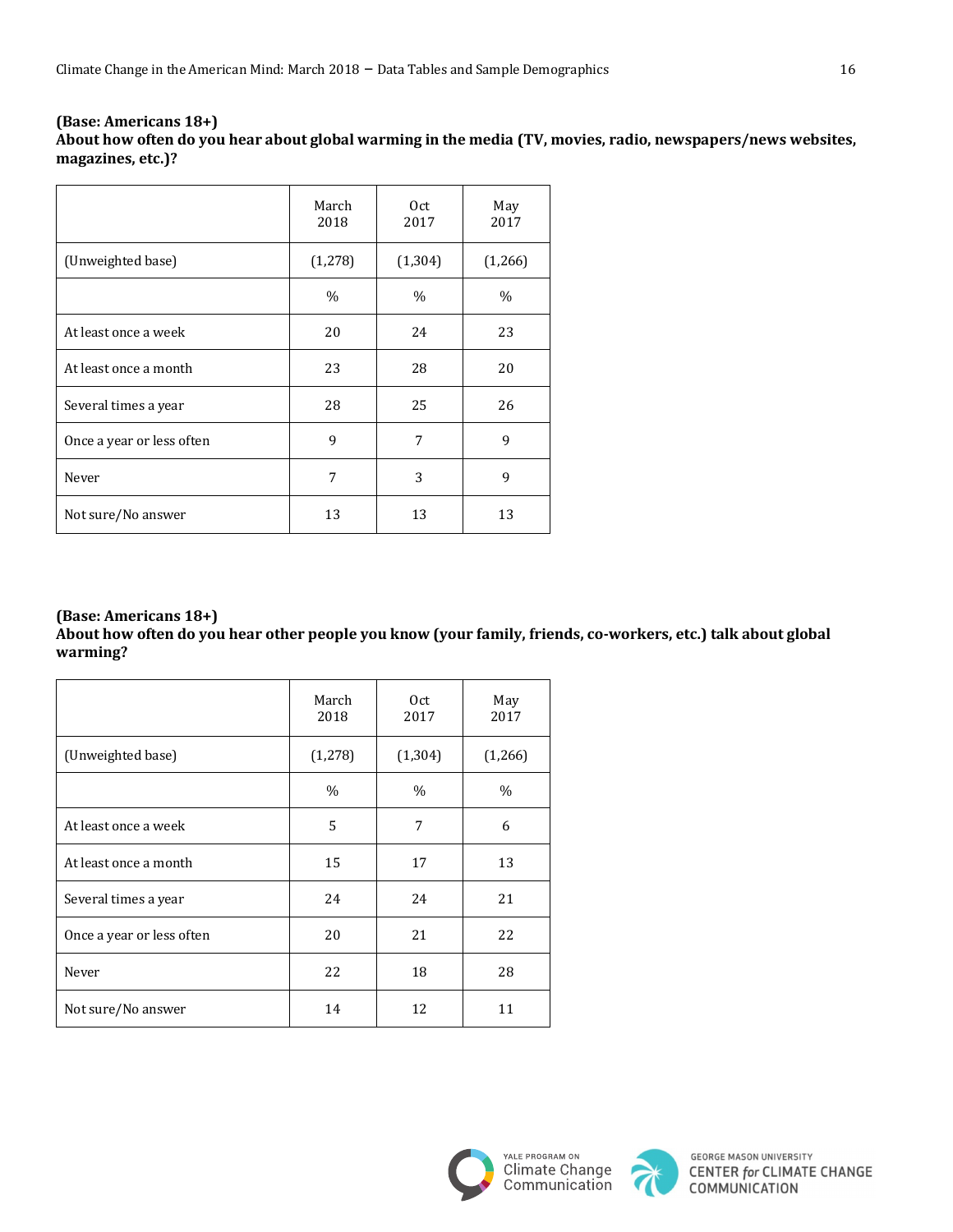|                        | March I<br>2018 | Oct<br>2017   | May<br>2017   | Nov<br>2016   | March<br>2016 | Oct<br>2015 | March<br>2015 | 0 <sub>ct</sub><br>2014 | April<br>2014                                                                             | Nov<br>2013   | April<br>2013 | Sept<br>2012  | March<br>2012 | Nov<br>2011   | May<br>2011   | June<br>2010 | Jan<br>2010   | Nov<br>2008                                                                             |
|------------------------|-----------------|---------------|---------------|---------------|---------------|-------------|---------------|-------------------------|-------------------------------------------------------------------------------------------|---------------|---------------|---------------|---------------|---------------|---------------|--------------|---------------|-----------------------------------------------------------------------------------------|
| (Unweighted base)      |                 |               |               |               |               |             |               |                         | $(1,278)$ $(1,304)$ $(1,266)$ $(1,226)$ $(1,204)$ $(1,330)$ $(1,263)$ $(1,275)$ $(1,013)$ |               |               |               |               |               |               |              |               | $(830)$ $(1,045)$ $(1,061)$ $(1,008)$ $(1,000)$ $(1,010)$ $(1,024)$ $(1,001)$ $(2,164)$ |
|                        | $\frac{0}{0}$   | $\frac{0}{0}$ | $\frac{0}{0}$ | $\frac{0}{0}$ | $\%$          | $\%$        | $\frac{0}{0}$ | $\frac{0}{0}$           | $\%$                                                                                      | $\frac{0}{0}$ | $\%$          | $\frac{0}{0}$ | $\frac{0}{0}$ | $\frac{0}{0}$ | $\frac{0}{0}$ | $\%$         | $\frac{0}{0}$ | $\%$                                                                                    |
| Extremely<br>important | 10              | 12            | 10            | 10            | 9             | 7           | 6             | 5                       | 8                                                                                         | 8             | 8             | 6             | 6             | 6             | 7             | 6            | 5             | 10                                                                                      |
| Very important         | 18              | 19            | 16            | 17            | 17            | 18          | 15            | 16                      | 17                                                                                        | 14            | 13            | 17            | 14            | 13            | 15            | 18           | 14            | 20                                                                                      |
| Somewhat<br>important  | 35              | 37            | 38            | 34            | 35            | 37          | 35            | 37                      | 38                                                                                        | 33            | 36            | 36            | 40            | 40            | 37            | 38           | 37            | 39                                                                                      |
| Not too important      | 22              | 19            | 22            | 22            | 22            | 21          | 24            | 24                      | 21                                                                                        | 25            | 24            | 24            | 23            | 24            | 24            | 24           | 23            | 18                                                                                      |
| Not at all important   | 15              | 14            | 15            | 16            | 17            | 17          | 20            | 18                      | 16                                                                                        | 18            | 18            | 17            | 15            | 15            | 14            | 14           | 19            | 11                                                                                      |

#### **(Base: Americans 18+)** How important is the issue of global warming to you personally?

### **(Base: Americans 18+)** How much had you thought about global warming before today?

|                     | March<br>2018 | 0 <sub>ct</sub><br>2017                                                  | May<br>2017 | Nov<br>2016 | March<br>2016 | Oct<br>2015   | March<br>2015 | Oct<br>2014   | April<br>2014 | <b>Nov</b><br>2013 | April<br>2013 | Sept<br>2012  | March<br>2012                                                | <b>Nov</b><br>2011 | May<br>2011   | June<br>2010 | Jan<br>2010   | Nov<br>2008   |
|---------------------|---------------|--------------------------------------------------------------------------|-------------|-------------|---------------|---------------|---------------|---------------|---------------|--------------------|---------------|---------------|--------------------------------------------------------------|--------------------|---------------|--------------|---------------|---------------|
| (Unweighted base)   |               | $[(1,278)][1,304][1,266][1,226][1,204][1,330][1,263][1,275][1,013][830]$ |             |             |               |               |               |               |               |                    |               |               | $[(1,045)][1,061][1,008][1,000][1,010][1,024][1,001][2,164]$ |                    |               |              |               |               |
|                     | $\frac{0}{0}$ | $\%$                                                                     | $\%$        | $\%$        | $\%$          | $\frac{0}{0}$ | $\frac{0}{0}$ | $\frac{0}{0}$ | $\%$          | $\frac{0}{0}$      | $\frac{0}{0}$ | $\frac{0}{0}$ | $\frac{0}{0}$                                                | $\%$               | $\frac{0}{0}$ | $\%$         | $\frac{0}{0}$ | $\frac{0}{0}$ |
| A lot/Some          | 50            | 54                                                                       | 50          | 47          | 51            | 50            | 44            | 45            | 51            | 45                 | 47            | 49            | 44                                                           | 44                 | 45            | 55           | 45            | 55            |
| A lot               | 20            | 22                                                                       | 18          | 20          | 16            | 17            | 15            | 14            | 16            | 14                 | 16            | 17            | 15                                                           | 14                 | 12            | 17           | 14            | 20            |
| Some                | 30            | 32                                                                       | 31          | 27          | 35            | 34            | 29            | 31            | 35            | 31                 | 30            | 32            | 30                                                           | 30                 | 33            | 37           | 30            | 35            |
| A little/Not at all | 50            | 46                                                                       | 50          | 53          | 49            | 50            | 56            | 55            | 49            | 54                 | 53            | 51            | 55                                                           | 54                 | 53            | 45           | 53            | 45            |
| A little            | 34            | 32                                                                       | 33          | 37          | 33            | 33            | 35            | 35            | 34            | 37                 | 37            | 34            | 39                                                           | 38                 | 37            | 32           | 35            | 32            |
| Not at all          | 16            | 14                                                                       | 17          | 16          | 16            | 17            | 21            | 20            | 15            | 17                 | 16            | 17            | 16                                                           | 16                 | 16            | 13           | 18            | 12            |



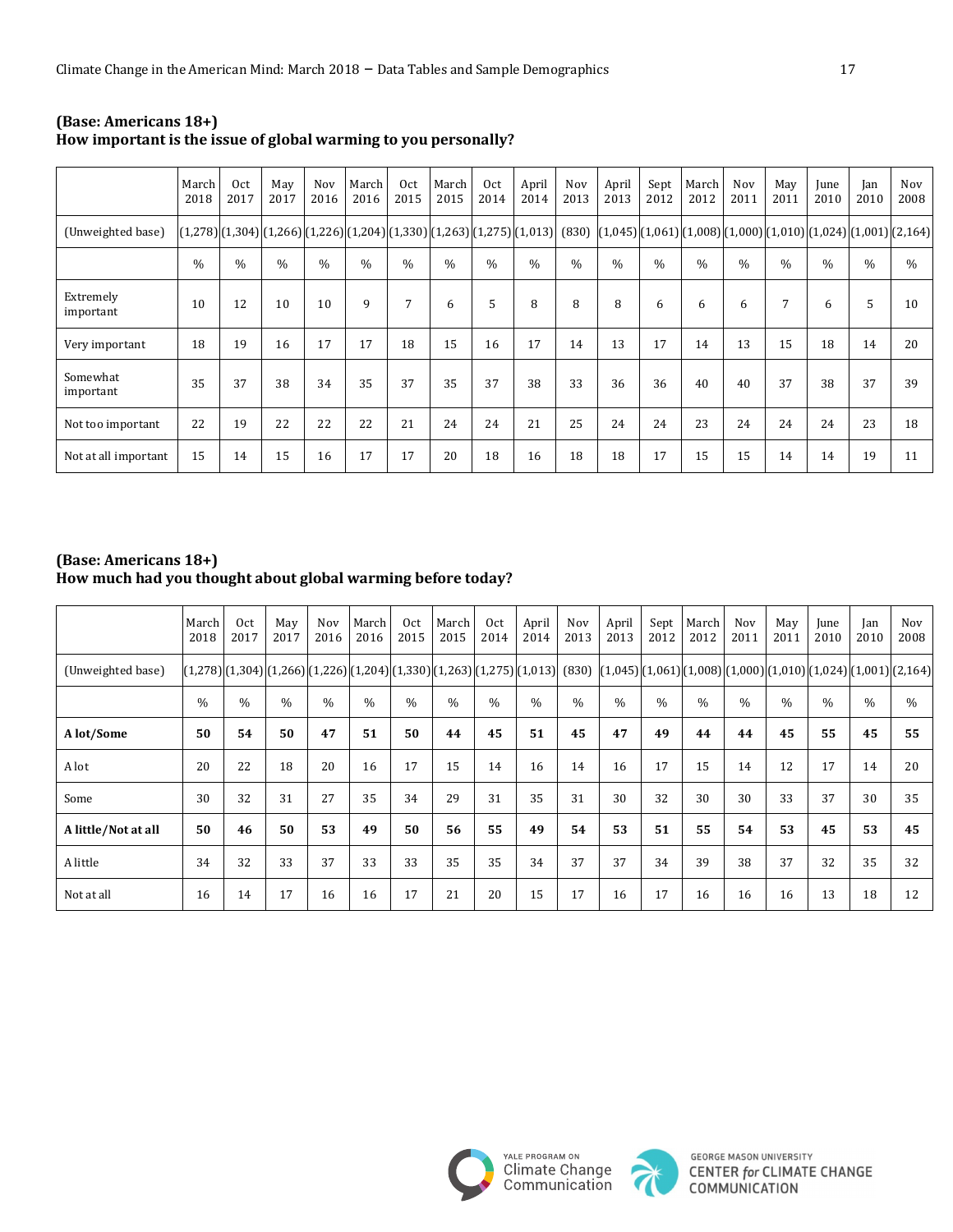| (Base: Americans 18+)                                         |
|---------------------------------------------------------------|
| Which of the following statements comes closest to your view? |

|                                                                                                                                 | March<br>2018 | 0 <sub>ct</sub><br>2017 | May<br>2017    | Nov<br>2016   | March<br>2016 | 0 <sub>ct</sub><br>2015 | March<br>2015                                                                                                                         | 0 <sub>ct</sub><br>2014 | April<br>2014 | Nov<br>2013   | April<br>2013 | Sept<br>2012  | March<br>2012  | Nov<br>2011    | May<br>2011   | June<br>2010   | Jan<br>2010   | Nov<br>2008   |
|---------------------------------------------------------------------------------------------------------------------------------|---------------|-------------------------|----------------|---------------|---------------|-------------------------|---------------------------------------------------------------------------------------------------------------------------------------|-------------------------|---------------|---------------|---------------|---------------|----------------|----------------|---------------|----------------|---------------|---------------|
| (Unweighted<br>base)                                                                                                            |               |                         |                |               |               |                         | (1,278)(1,304)(1,266)(1,226)(1,224)(1,330)(1,263)(1,275)(1,013)(830) (1,045)(1,061)(1,008)(1,000)(1,010)(1,024)(1,024)(1,001)(2,164)( |                         |               |               |               |               |                |                |               |                |               |               |
|                                                                                                                                 | $\frac{0}{0}$ | $\frac{0}{0}$           | $\frac{0}{0}$  | $\frac{0}{0}$ | $\frac{0}{0}$ | $\frac{0}{0}$           | $\frac{0}{0}$                                                                                                                         | $\frac{0}{0}$           | $\frac{0}{0}$ | $\frac{0}{0}$ | $\frac{0}{0}$ | $\frac{0}{0}$ | $\%$           | $\frac{0}{0}$  | $\frac{0}{0}$ | $\frac{0}{0}$  | $\frac{0}{0}$ | $\frac{0}{0}$ |
| Humans can<br>reduce global<br>warming, and we<br>are going to do so<br>successfully                                            | 6             | 5                       | $\overline{7}$ | 5             | 6             | $\overline{4}$          | 6                                                                                                                                     | $\overline{7}$          | 6             | 5             | 3             | 5             | $\overline{4}$ | $\overline{4}$ | 5             | $\overline{4}$ | 10            | 6             |
| Humans could<br>reduce global<br>warming, but it's<br>unclear at this<br>point whether we<br>will do what's<br>needed           | 49            | 48                      | 48             | 48            | 47            | 42                      | 46                                                                                                                                    | 44                      | 42            | 40            | 45            | 49            | 45             | 45             | 40            | 46             | 43            | 50            |
| Humans could<br>reduce global<br>warming, but<br>people aren't<br>willing to change<br>their behavior, so<br>we're not going to | 22            | 25                      | 24             | 23            | 25            | 26                      | 24                                                                                                                                    | 22                      | 25            | 25            | 24            | 22            | 21             | 24             | 24            | 21             | 17            | 22            |
| Humans can't<br>reduce global<br>warming, even if it<br>is happening                                                            | 14            | 15                      | 12             | 15            | 13            | 18                      | 12                                                                                                                                    | 17                      | 16            | 16            | 16            | 15            | 19             | 15             | 18            | 18             | 15            | 16            |
| Global warming<br>isn't happening                                                                                               | 9             | $\overline{7}$          | 8              | 9             | 8             | 9                       | 13                                                                                                                                    | 10                      | 10            | 13            | 11            | 8             | 9              | 9              | 10            | 10             | 13            | 5             |



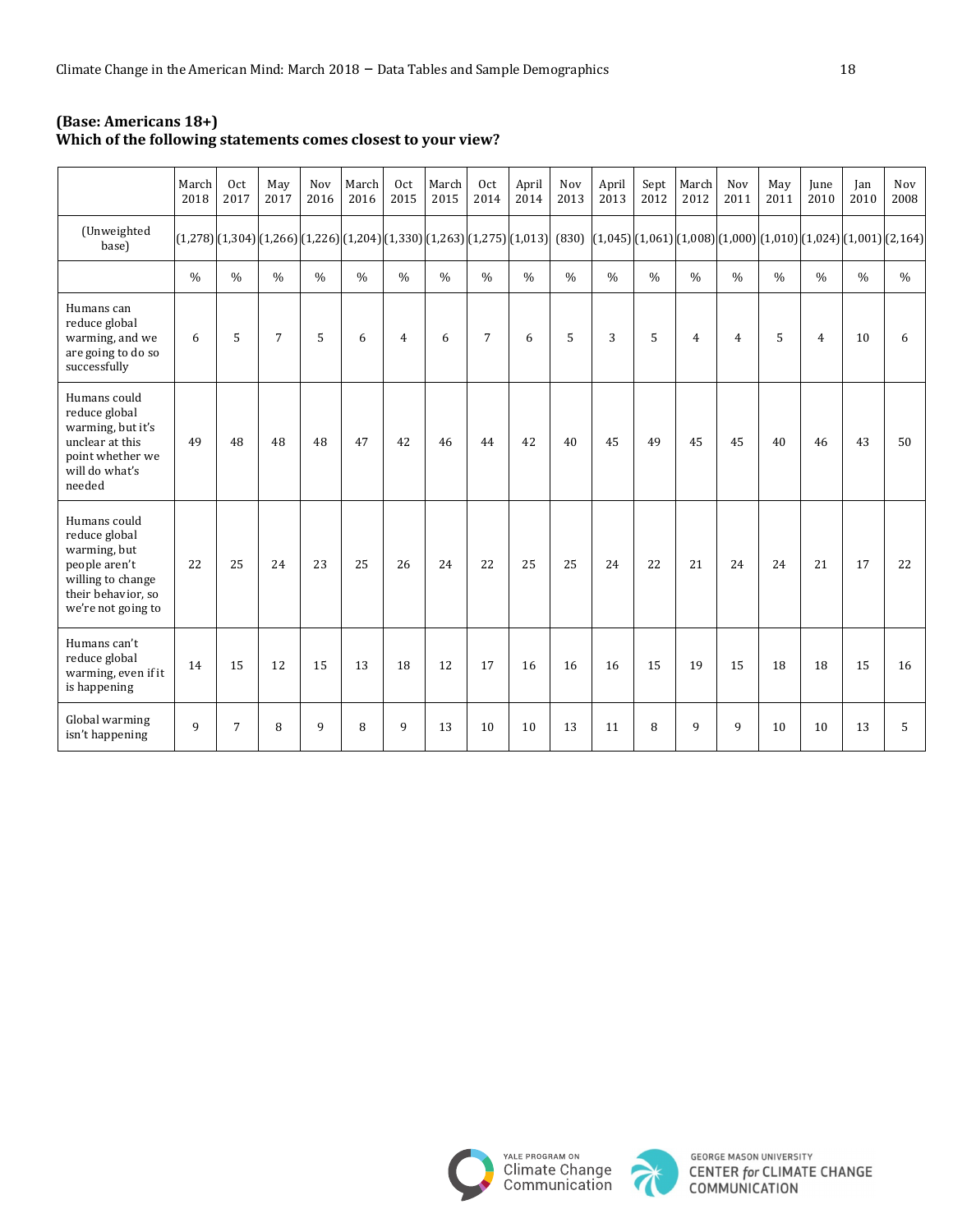Which of the following reasons to reduce global warming, if any, are most important to you? Please select up to three **reasons.**

(If applicable) Of the reasons you selected, which one is most important to you?

|                                                                  |                          | March<br>2018                   |                            | May<br>2017                     |
|------------------------------------------------------------------|--------------------------|---------------------------------|----------------------------|---------------------------------|
| (Unweighted base)                                                | (1, 278)                 |                                 | (1,266)                    |                                 |
|                                                                  |                          | $\frac{0}{0}$                   |                            | $\%$                            |
|                                                                  | Most important<br>reason | Three most<br>important reasons | Most important<br>reason   | Three most<br>important reasons |
| Provide a better life for our children and grandchildren         | 24                       | 45                              | 24                         | 44                              |
| Prevent the destruction of most life on the planet               | 16                       | 33                              | 16                         | 34                              |
| Protect God's creation                                           | 12                       | 20                              | 13                         | 21                              |
| Not applicable because global warming isn't happening            | --                       | 12                              | $-$                        | 11                              |
| Help prevent extreme weather                                     | 8                        | 32                              | 6                          | 27                              |
| Save many plant and animal species from extinction               | 6                        | 32                              | 7                          | 31                              |
| Improve people's health                                          | 6                        | 21                              | 5                          | 23                              |
| Save many people around the world from poverty and<br>starvation | 4                        | 15                              | 4                          | 16                              |
| Help free us from dependence on foreign oil                      | 3                        | 10                              | 4                          | 17                              |
| Protect my own health and well being                             | 3                        | 10                              | 3                          | 12                              |
| None chosen                                                      | $-$                      | 3                               | $\overline{\phantom{a}}$ . | 2                               |
| Improve our national security                                    | 2                        | 3                               | $\overline{2}$             | 4                               |
| Create green jobs and a stronger economy                         | 1                        | 10                              | 3                          | 15                              |



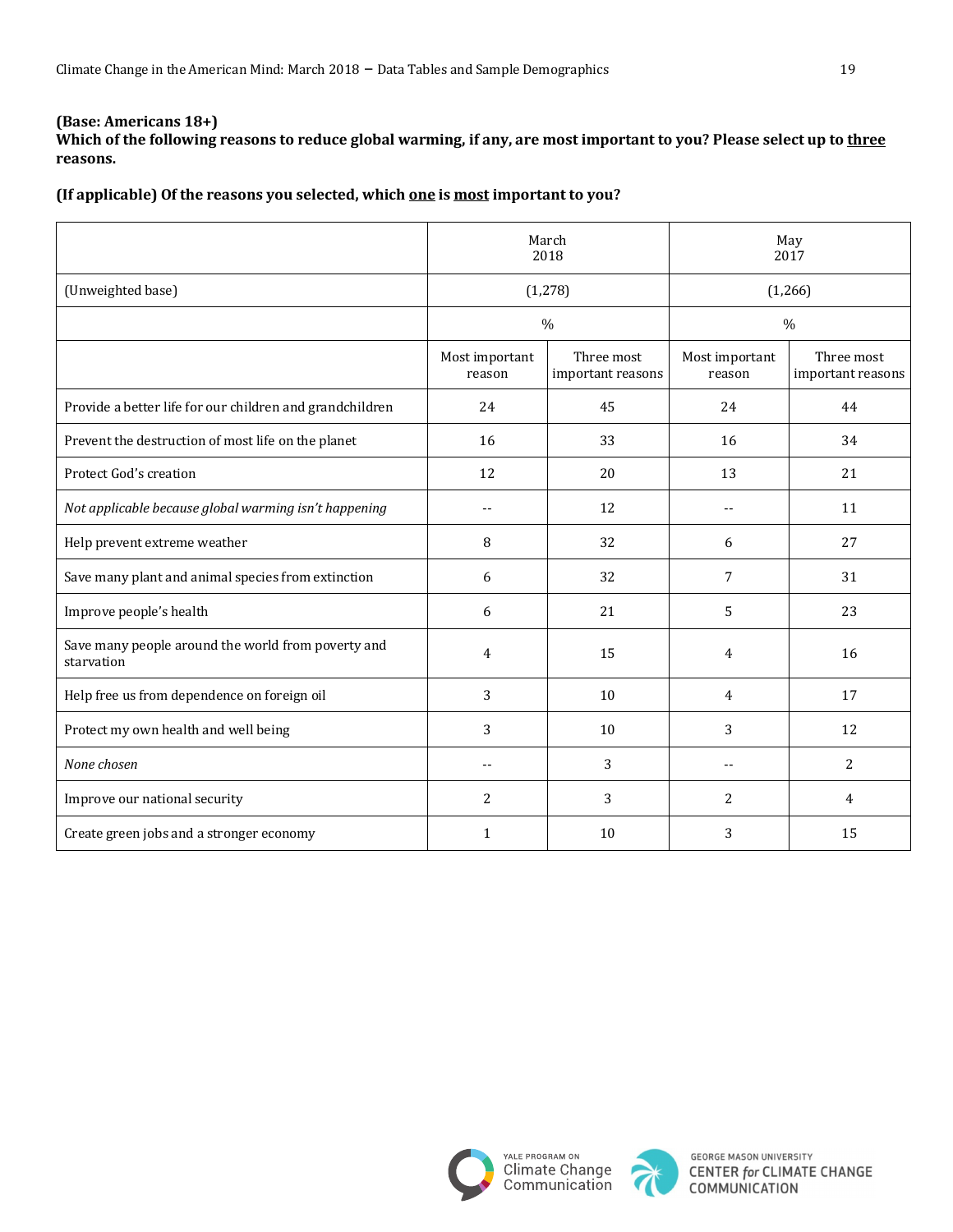### In your opinion, do you think global warming is...

### **An environmental issue**

|                   | March   | 0 <sub>ct</sub> | Nov     | March   | Oct      | March |
|-------------------|---------|-----------------|---------|---------|----------|-------|
|                   | 2018    | 2017            | 2016    | 2016    | 2015     | 2015  |
| (Unweighted base) | (1,278) | (1, 304)        | (1,226) | (1,204) | (1, 330) | 1,263 |
|                   | $\%$    | $\%$            | $\%$    | %       | $\%$     | $\%$  |
| Yes               | 74      | 78              | 76      | 78      | 78       | 76    |
| No                | 11      | 11              | 11      | 10      | 11       | 11    |
| Not sure          | 14      | 10              | 11      | 12      | 11       | 12    |
| No answer         | ▵       | ∠               |         |         |          |       |

#### **A scientific issue**

|                   | March   | 0 <sub>ct</sub> | Nov     | March   | Oct      | March |
|-------------------|---------|-----------------|---------|---------|----------|-------|
|                   | 2018    | 2017            | 2016    | 2016    | 2015     | 2015  |
| (Unweighted base) | (1,278) | (1, 304)        | (1,226) | (1,204) | (1, 330) | 1,263 |
|                   | $\%$    | $\%$            | $\%$    | $\%$    | $\%$     | $\%$  |
| Yes               | 68      | 71              | 70      | 71      | 73       | 71    |
| No                | 14      | 15              | 15      | 14      | 13       | 13    |
| Not sure          | 16      | 13              | 14      | 14      | 14       | 15    |
| No answer         |         | າ<br>∠          |         |         |          |       |

### **An agricultural (farming, food) issue**

|                   | March   | 0 <sub>ct</sub> | Nov     | March   | 0 <sub>ct</sub> | March    |
|-------------------|---------|-----------------|---------|---------|-----------------|----------|
|                   | 2018    | 2017            | 2016    | 2016    | 2015            | 2015     |
| (Unweighted base) | (1,278) | (1, 304)        | (1,226) | (1,204) | (1, 330)        | (1, 263) |
|                   | $\%$    | $\%$            | $\%$    | %       | $\%$            | $\%$     |
| Yes               | 62      | 66              | 65      | 62      | 65              | 64       |
| No                | 19      | 19              | 20      | 22      | 17              | 19       |
| Not sure          | 16      | 14              | 15      | 15      | 16              | 16       |
| No answer         | ົ<br>▵  |                 |         |         |                 |          |

#### **A severe weather issue**

|                   | March   | 0 <sub>ct</sub> | Nov     | March    |
|-------------------|---------|-----------------|---------|----------|
|                   | 2018    | 2017            | 2016    | 2016     |
| (Unweighted base) | (1,278) | (1, 304)        | (1,226) | (1, 204) |
|                   | %       | $\%$            | %       | %        |
| Yes               | 61      | 65              | 61      | 63       |
| N <sub>o</sub>    | 19      | 19              | 23      | 19       |
| Not sure          | 17      | 15              | 15      | 17       |
| No answer         |         |                 |         |          |



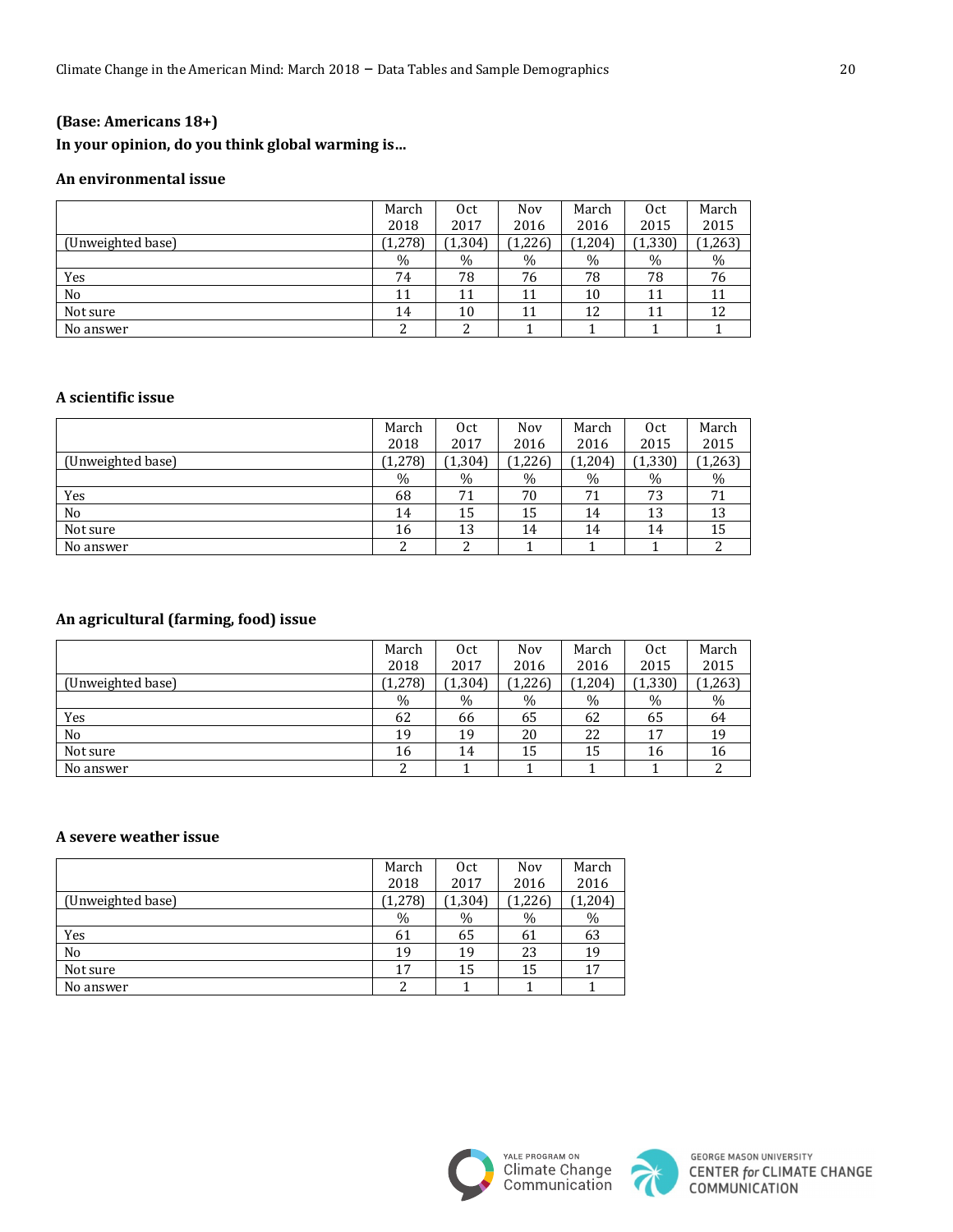# **(Base: Americans 18+)** In your opinion, do you think global warming is... (Cont'd.)

#### **A health issue**

|                   | March   | Oct      | Nov     | March   | Oct      | March    |
|-------------------|---------|----------|---------|---------|----------|----------|
|                   | 2018    | 2017     | 2016    | 2016    | 2015     | 2015     |
| (Unweighted base) | (1,278) | (1, 304) | (1,226) | (1,204) | (1, 330) | (1, 263) |
|                   | $\%$    | $\%$     | $\%$    | $\%$    | $\%$     | %        |
| Yes               | 60      | 62       | 62      | 61      | 62       | 58       |
| N <sub>o</sub>    | 21      | 23       | 22      | 22      | 21       | 24       |
| Not sure          | 17      | 13       | 15      | 16      | 16       | 17       |
| No answer         |         |          |         |         |          |          |

#### **A political issue**

|                   | March   | 0 <sub>ct</sub> | Nov     | March | Oct      | March    |
|-------------------|---------|-----------------|---------|-------|----------|----------|
|                   | 2018    | 2017            | 2016    | 2016  | 2015     | 2015     |
| (Unweighted base) | (1,278) | (1, 304)        | (1,226) | 1,204 | (1, 330) | (1, 263) |
|                   | $\%$    | $\%$            | $\%$    | $\%$  | $\%$     | $\%$     |
| Yes               | 58      | 60              | 56      | 56    | 56       | 54       |
| No                | 23      | 24              | 28      | 27    | 26       | 27       |
| Not sure          | 17      | 14              | 15      | 16    | 17       | 17       |
| No answer         |         | າ               |         |       |          |          |

#### **An economic issue**

|                   | March   | Oct      | Nov     | March | 0 <sub>ct</sub> | March |
|-------------------|---------|----------|---------|-------|-----------------|-------|
|                   | 2018    | 2017     | 2016    | 2016  | 2015            | 2015  |
| (Unweighted base) | (1,278) | (1, 304) | (1,226) | 1,204 | (1, 330)        | 1,263 |
|                   | $\%$    | $\%$     | $\%$    | $\%$  | $\%$            | %     |
| Yes               | 57      | 60       | 60      | 61    | 63              | 60    |
| No                | 22      | 23       | 23      | 23    | 19              | 22    |
| Not sure          | 19      | 15       | 16      | 15    | 17              | 16    |
| No answer         |         | າ        |         |       |                 |       |

#### **A moral issue**

|                   | March   | 0 <sub>ct</sub> | Nov      | March   | Oct      | March    |
|-------------------|---------|-----------------|----------|---------|----------|----------|
|                   | 2018    | 2017            | 2016     | 2016    | 2015     | 2015     |
| (Unweighted base) | (1,278) | (1, 304)        | (1, 226) | (1,204) | (1, 330) | (1, 263) |
|                   | $\%$    | %               | $\%$     | $\%$    | $\%$     | %        |
| Yes               | 41      | 41              | 37       | 39      | 41       | 35       |
| No                | 36      | 42              | 45       | 41      | 39       | 44       |
| Not sure          | 20      | 15              | 17       | 19      | 19       | 19       |
| No answer         |         | າ<br>∠          |          |         |          |          |



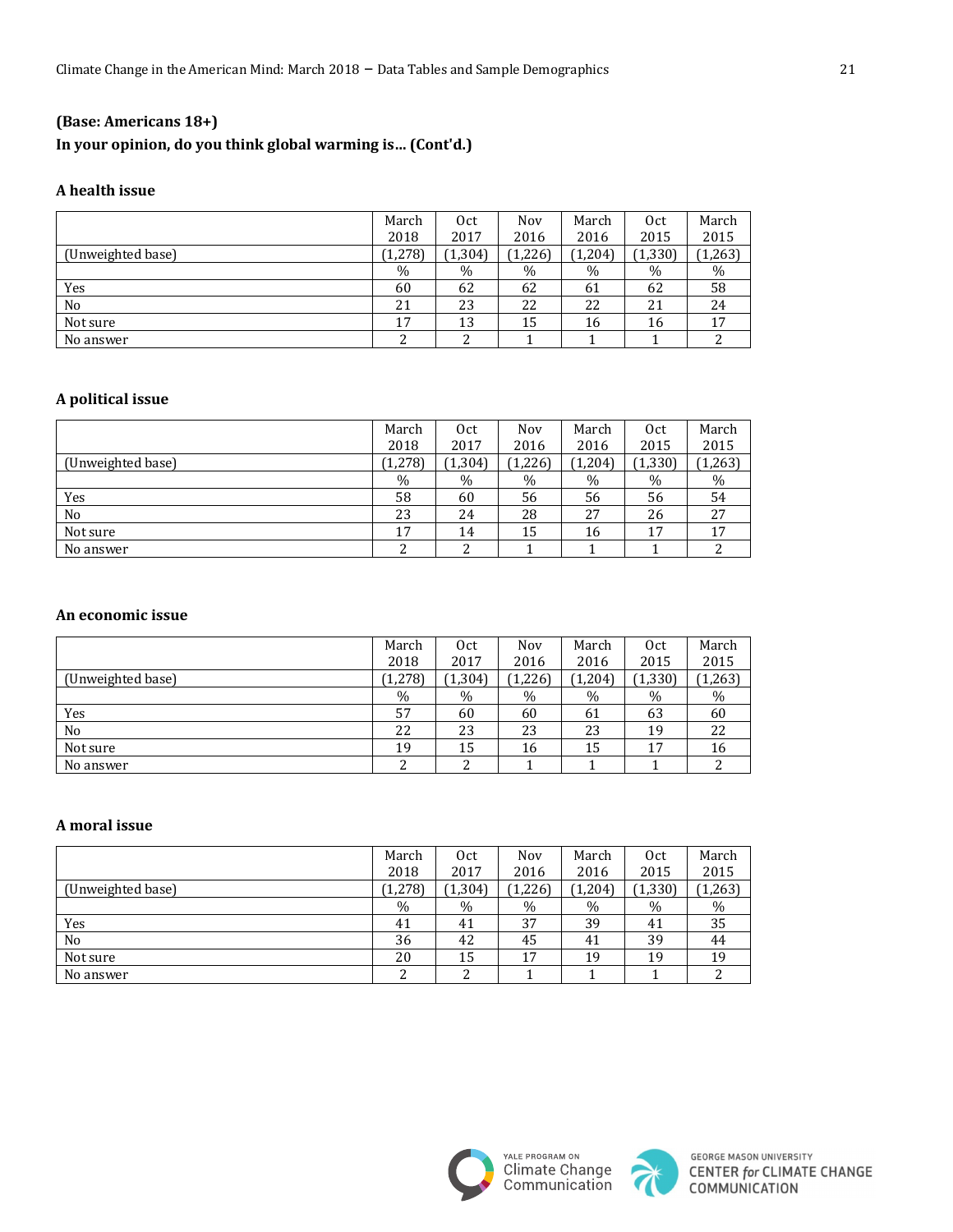# **(Base: Americans 18+)** In your opinion, do you think global warming is... (Cont'd.)

### **A social justice (fairness issue)**

|                   | March   | Oct      | Nov     | March   | Oct      | March    |
|-------------------|---------|----------|---------|---------|----------|----------|
|                   | 2018    | 2017     | 2016    | 2016    | 2015     | 2015     |
| (Unweighted base) | (1,278) | (1, 304) | (1,226) | (1,204) | (1, 330) | (1, 263) |
|                   | $\%$    | $\%$     | $\%$    | $\%$    | $\%$     | $\%$     |
| Yes               | 29      | 26       | 24      | 23      | 27       | 23       |
| N <sub>o</sub>    | 46      | 51       | 52      | 51      | 46       | 53       |
| Not sure          | 24      | 20       | 22      | 25      | 25       | 22       |
| No answer         |         | c        |         |         |          |          |

### **A poverty issue**

|                   | March   | Oct      | Nov     | March   | Oct      | March    |
|-------------------|---------|----------|---------|---------|----------|----------|
|                   | 2018    | 2017     | 2016    | 2016    | 2015     | 2015     |
| (Unweighted base) | (1,278) | (1, 304) | (1,226) | (1,204) | (1, 330) | (1, 263) |
|                   | $\%$    | $\%$     | $\%$    | $\%$    | $\%$     | %        |
| Yes               | 28      | 28       | 25      | 27      | 26       | 24       |
| No                | 47      | 52       | 54      | 51      | 50       | 53       |
| Not sure          | 23      | 18       | 20      | 22      | 24       | 21       |
| No answer         |         | ົ<br>∠   |         |         |          |          |

### **A national security issue**

|                   | March   | 0ct      | Nov     | March   | Oct      | March |
|-------------------|---------|----------|---------|---------|----------|-------|
|                   | 2018    | 2017     | 2016    | 2016    | 2015     | 2015  |
| (Unweighted base) | (1,278) | (1, 304) | (1,226) | (1,204) | (1, 330) | 1,263 |
|                   | $\%$    | $\%$     | $\%$    | $\%$    | $\%$     | $\%$  |
| Yes               | 25      | 29       | 27      | 26      | 23       | 26    |
| No                | 49      | 50       | 53      | 51      | 50       | 53    |
| Not sure          | 24      | 19       | 19      | 21      | 26       | 20    |
| No answer         |         | າ<br>∼   |         |         |          |       |

### **A religious issue**

|                   | March    | Oct      | Nov     | March   | Oct      | March    |
|-------------------|----------|----------|---------|---------|----------|----------|
|                   | 2018     | 2017     | 2016    | 2016    | 2015     | 2015     |
| (Unweighted base) | (1, 278) | (1, 304) | (1,226) | (1,204) | (1, 330) | (1, 263) |
|                   | $\%$     | $\%$     | $\%$    | %       | $\%$     | %        |
| Yes               | 13       | q        | 8       | 10      | 12       | 10       |
| No                | 64       | 77       | 73      | 71      | 67       | 71       |
| Not sure          | 20       | 12       | 17      | 17      | 20       | 18       |
| No answer         | ົ        | 2        |         |         |          |          |



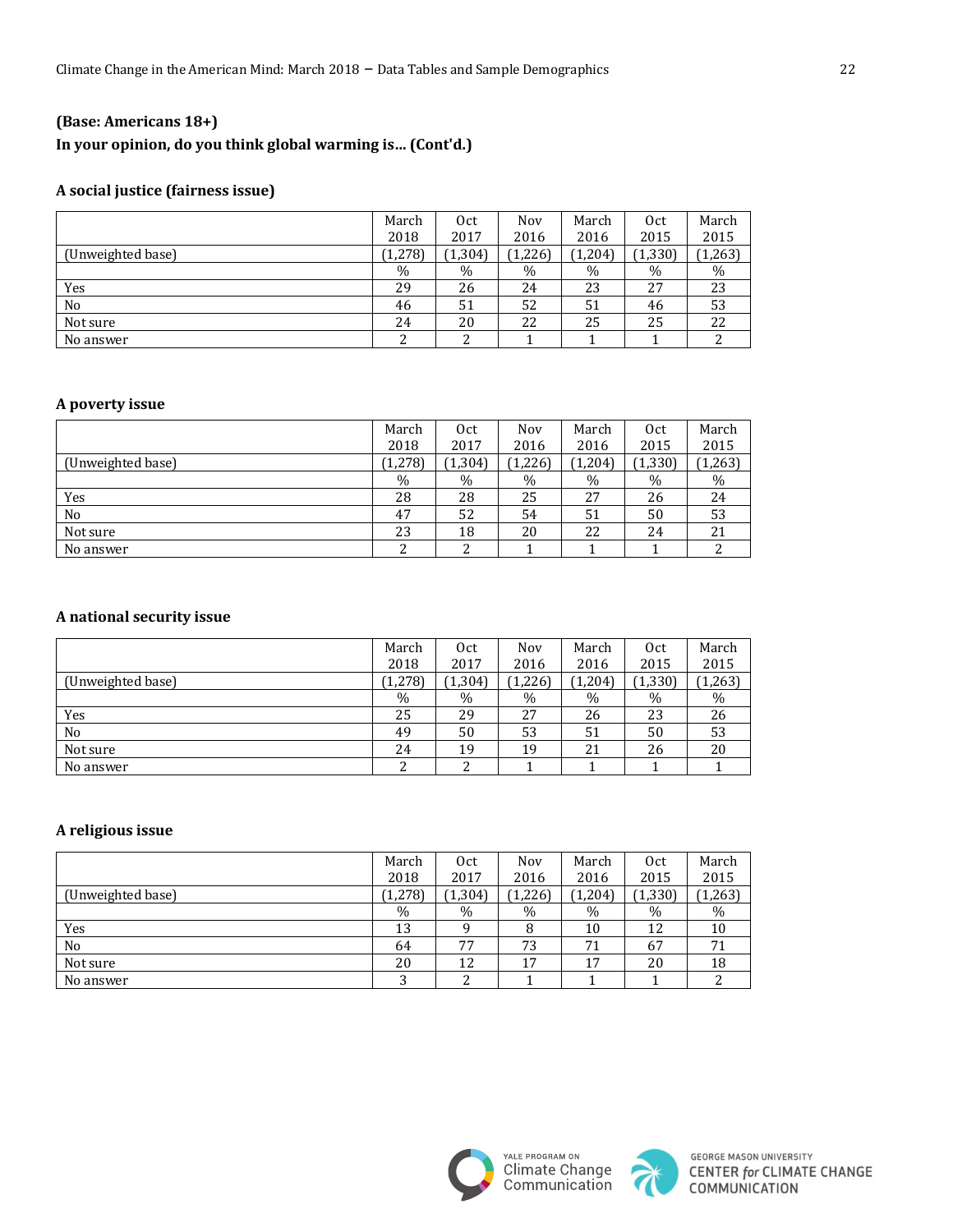### **(Base: Americans 18+)** Which statement below best reflects your view?

### [For those who respond "global warming is affecting weather in the Unites States] How much do you think global warming is affecting weather in the United States?

|                                                                               | March<br>2018 | 0 <sub>ct</sub><br>2017 | May<br>2017    | Nov<br>2016    | March<br>2016 | April<br>2014  | <b>Nov</b><br>2013 | April<br>2013  |
|-------------------------------------------------------------------------------|---------------|-------------------------|----------------|----------------|---------------|----------------|--------------------|----------------|
| (Unweighted base)                                                             | (1, 278)      | (1, 304)                | (1,266)        | (1,226)        | (1,204)       | (1,013)        | (830)              | (1,045)        |
|                                                                               | $\%$          | $\%$                    | $\frac{0}{0}$  | $\%$           | $\%$          | $\%$           | $\%$               | $\%$           |
| Global warming is<br>affecting the weather in<br>the United States<br>(Total) | 61            | 64                      | 59             | 60             | 60            | 57             | 56                 | 58             |
| A lot                                                                         | 29            | 33                      | 25             | 24             | 24            | 22             | 22                 | 23             |
| Some                                                                          | 25            | 23                      | 28             | 26             | 28            | 25             | 26                 | 27             |
| A little                                                                      | 6             | 6                       | 5              | 8              | 7             | 9              | 6                  | 6              |
| Don't know/Refused                                                            | $\mathbf{1}$  | 2                       | $\overline{c}$ | 2              | $\mathbf{1}$  | $\overline{2}$ | $\overline{2}$     | $\overline{2}$ |
| Global warming is not<br>affecting weather in the<br><b>United States</b>     | 5             | 6                       | 5              | $\overline{7}$ | 5             | 8              | $\overline{7}$     | 7              |
| Global warming isn't<br>happening                                             | 9             | 8                       | 10             | 9              | 9             | 10             | 13                 | 10             |
| Don't know                                                                    | 18            | 18                      | 21             | 21             | 20            | 19             | 17                 | 19             |
| Prefer not to answer                                                          | 6             | 5                       | 5              | $\overline{4}$ | 5             | 5              | 5                  | 5              |



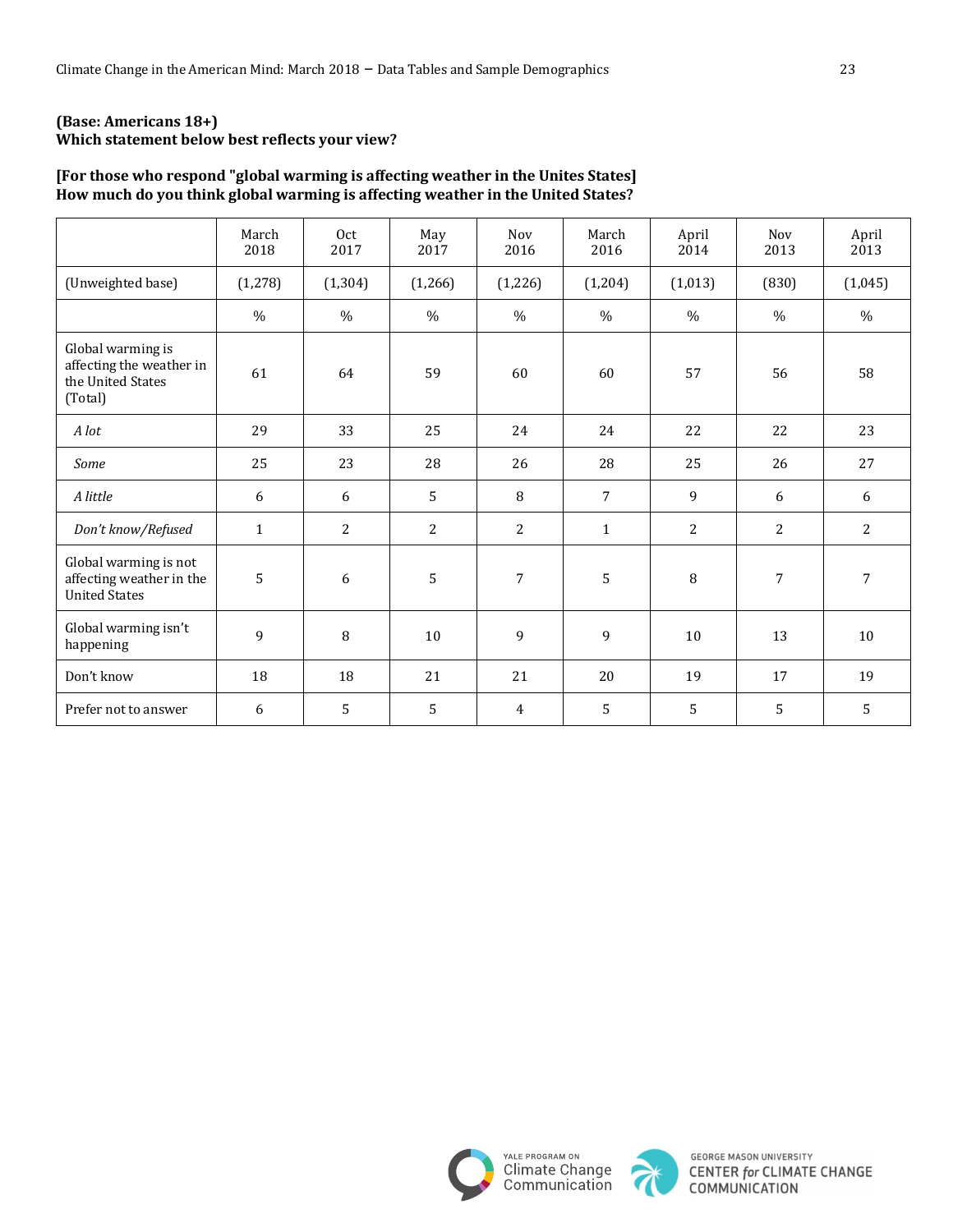# **(Base: Americans 18+)** How worried are you that the following might harm your local area?

#### **Extreme** heat

|                    | March |
|--------------------|-------|
|                    | 2018  |
| (Unweighted base)  | 1,278 |
|                    | $\%$  |
| Very worried       | 13    |
| Moderately worried | 2.1   |
| A little worried   | 29    |
| Not at all worried | 36    |
| No answer          |       |

### **Droughts**

|                    | March    |
|--------------------|----------|
|                    | 2018     |
| (Unweighted base)  | (1, 278) |
|                    | $\%$     |
| Very worried       | 11       |
| Moderately worried | 19       |
| A little worried   | 31       |
| Not at all worried | 39       |
| No answer          |          |

## **Flooding**

|                    | March         |
|--------------------|---------------|
|                    | 2018          |
| (Unweighted base)  | (1, 278)      |
|                    | $\frac{0}{0}$ |
| Very worried       |               |
| Moderately worried | 22            |
| A little worried   | 31            |
| Not at all worried | 39            |
| No answer          |               |

#### **Water shortages**

|                    | March    |
|--------------------|----------|
|                    | 2018     |
| (Unweighted base)  | (1, 278) |
|                    | $\%$     |
| Very worried       | q        |
| Moderately worried | 17       |
| A little worried   | 25       |
| Not at all worried | 48       |
| No answer          |          |



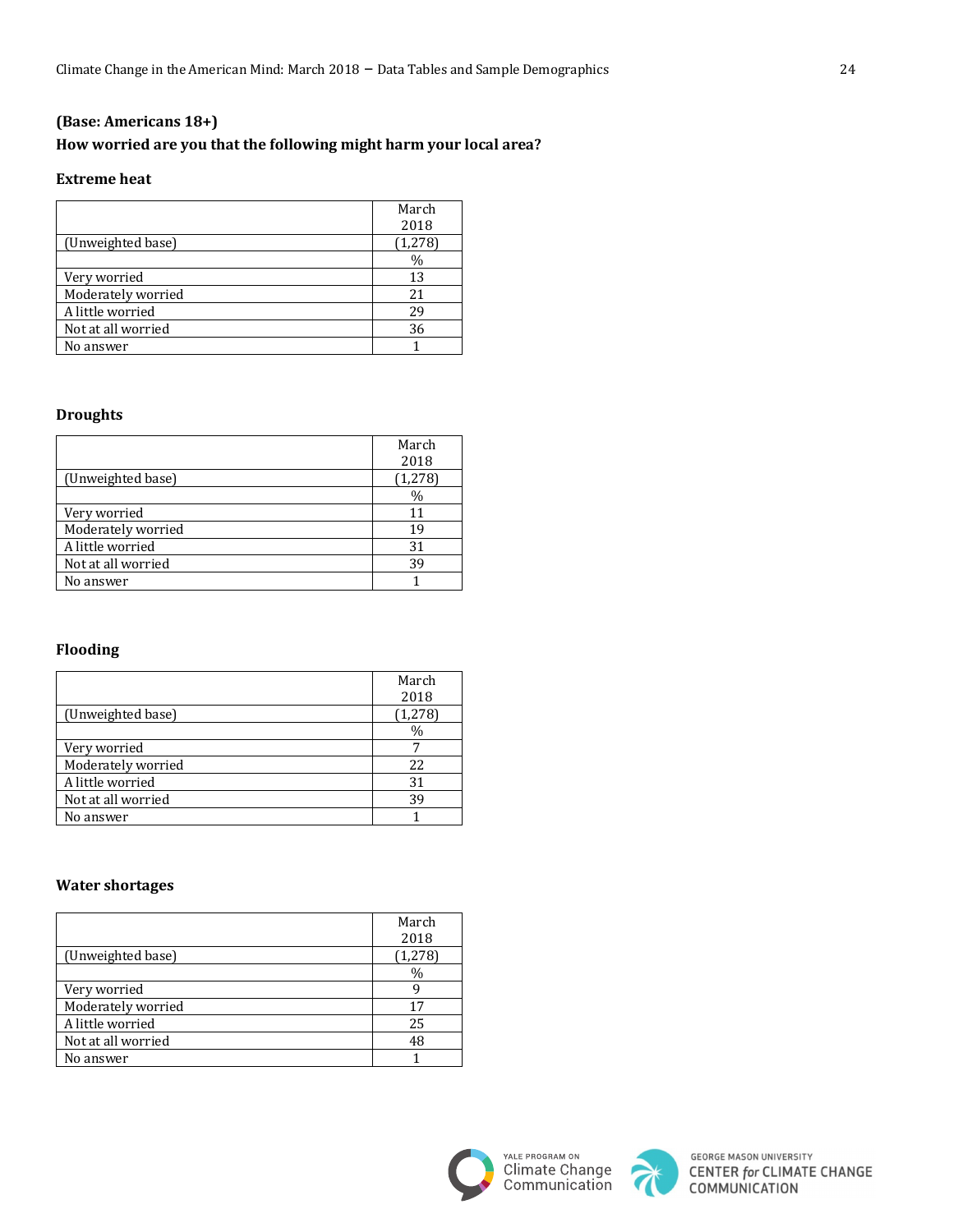# **(Base: Americans 18+)** How worried are you that the following might harm your local area? (Cont'd.)

#### **Wildfires**

|                    | March           |
|--------------------|-----------------|
| (Unweighted base)  | 2018<br>(1,278) |
|                    | %               |
| Very worried       |                 |
| Moderately worried | 12              |
| A little worried   | 21              |
| Not at all worried | 57              |
| No answer          |                 |

#### **Hurricanes**

|                    | March         |
|--------------------|---------------|
|                    | 2018          |
| (Unweighted base)  | (1, 278)      |
|                    | $\frac{0}{0}$ |
| Very worried       |               |
| Moderately worried | 12            |
| A little worried   | 17            |
| Not at all worried | 62            |
| No answer          |               |

### **Reduced snow pack**

|                    | March<br>2018 |
|--------------------|---------------|
| (Unweighted base)  | (1, 278)      |
|                    | $\frac{0}{0}$ |
| Very worried       | 5             |
| Moderately worried | 10            |
| A little worried   | 16            |
| Not at all worried | 68            |
| No answer          |               |





**GEORGE MASON UNIVERSITY CENTER for CLIMATE CHANGE**<br>COMMUNICATION